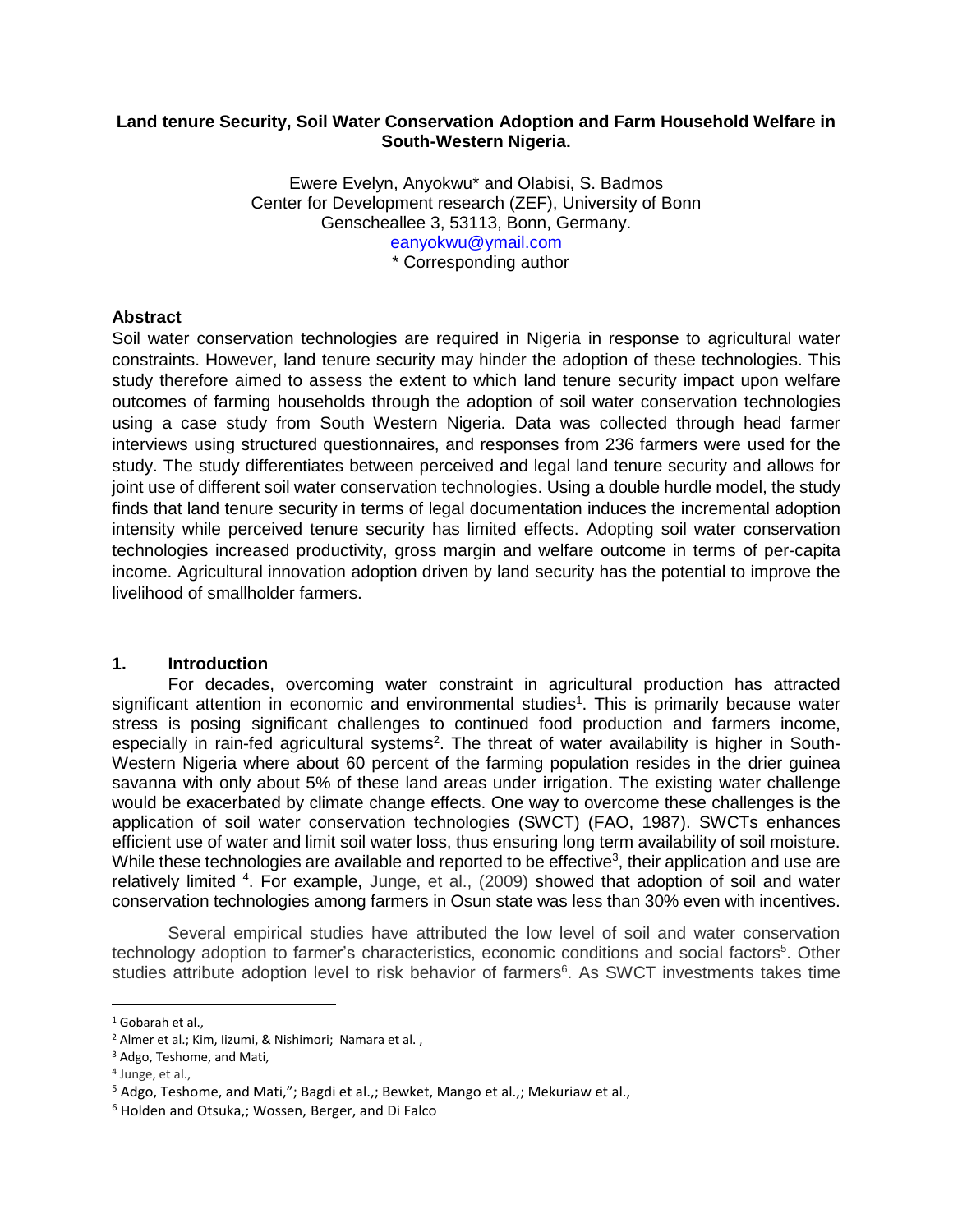(e.g. one growing season) to yield benefits (FAO, 1987), land tenure security may play an important role in risk perception and hence in conservation adoption. Since SWCT are stock investments that are capital and labor intensive, farmers expected access and control of land under investment at the time of expected return may be relevant in their decision process. The risk of land expropriation before full earnings from investments could thus hinder adoption.

Contrary to other countries in Africa, land rights and tenure systems in Nigeria are particularly significant for land related investments. Nigerian land laws recognize several forms of tenure rights including statutory and customary rights and freehold titles which are associated with varying levels of tenure security (Nwocha, 2016). The Nigerian Land Use Act of 1978 vested all lands under the authority of state governments given rights to allocate lands for developmental purposes. While reallocation of land rights attracts certain forms of compensation for certified plots, freehold systems do not enjoy such benefit. At the same time, majority of smallholder land holdings are held in freehold systems leaving them vulnerable to uncompensated land relocation. Further, large scale land reallocation for industrial, commercial agriculture or public investments is spatially less concentrated in core rural area<sup>7</sup>. These factors could lead to differing perception of tenure security among freeholders and titled land holders and influence decision variables of farmers.

Although a few studies account for land tenure security effect on adoption decision, these studies pay attention to particular conservation methods while treating the available technologies as mutually exclusive<sup>8</sup>. However, in reality, multiple applications of technologies are possible. In addition, these studies focus on the binary choice of adoption behavior<sup>9</sup>. Generally, extending adoption behavior to impact using these binary measures conceals relevant details of adoption behavior. This makes it necessary to account for the extent of application of technologies.

Farmers as adopters of technologies are usually concerned about the expected benefit of using specific technologies. The effects of technology adoption on farmer's outcomes are well documented in empirical literature. For example, <sup>10</sup> found that investment and continued use of soil and water conservation technology is associated with twice the productive capacity of nontechnology adopters in Ethiopian highlands. With respect to environmental outcomes, farm terraces for soil moisture control resulted in reduced soil erosion. Similarly, higher incomes and farm output of rice were recorded among farmers field with SWC in Iran<sup>11</sup>. However, these studies focused on a single technology adoption and did not consider the complimenting effects of other technologies. Moreover, they only considered the binary effects of adoption or otherwise and did not focus on multiple adoption decisions. Measuring adoption in such a manner masks the differences in intensity of adoption and could overstate or underestimate the impact of adoption depending on the deviation of technology coverage from zero.

Against this backdrop, this paper uses a novel adoption index to measure adoption. This measure is superior to existing binary measures as it accounts for multiple technology uptake and extent of uptake of each technology. Also, it extends the argument of soil water stress and mitigation technology adoption to a different contextual setting under different land institutions by concentrating on Nigeria; Contrary to many countries in Africa where similar studies have been conducted<sup>12</sup>, the Nigerian land use act allows varying levels of land ownership with different

<sup>7</sup> Osabuohien,

<sup>8</sup> Asfaw and Neka; Ashoori et al.,; Bagdi et al.

<sup>&</sup>lt;sup>9</sup> Bewket,; Knowler and Bradshaw,; Moges and Taye,

<sup>10</sup> Adgo, Teshome, and Mati,

<sup>&</sup>lt;sup>11</sup> Ashoori et al.

<sup>&</sup>lt;sup>12</sup> Deininger and Jin,; Deininger et al.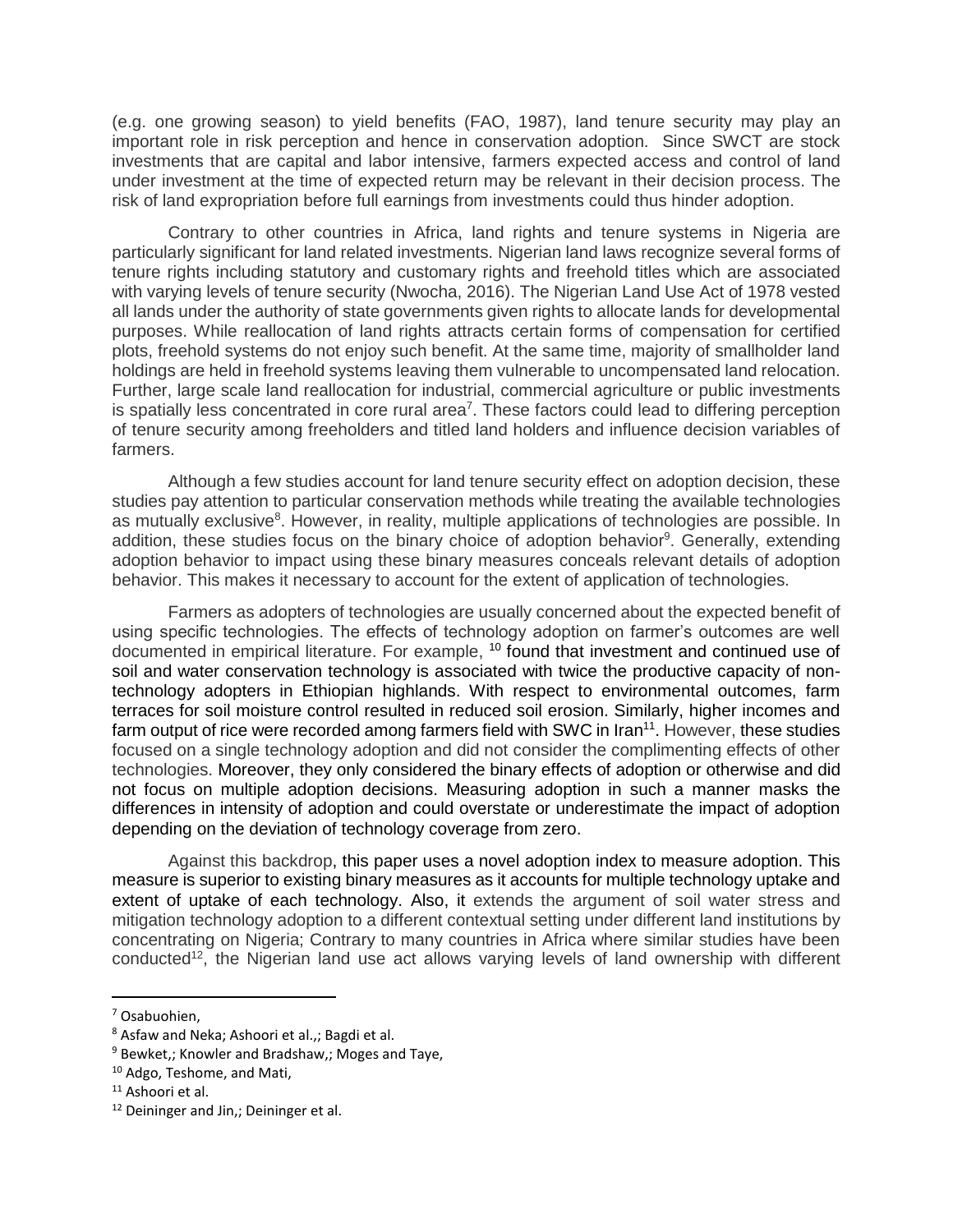implications for land tenure security. Even though there is a general agreement that titling ensures the security of land ownership, studies have found that other forms of tenure security may be important for investment decisions<sup>13</sup>. Along this line of argument, this study distinguishes between the levels of security based on legal documentation of ownership and transfer rights from perceived security based on farmers' prior knowledge of land market changes. Furthermore, the study extends the adoption decision beyond a specific technology to capture the extent of multiple technology uptakes. The study contributes significant findings to the growing field of enquiry into land institutions and technological innovativeness.

The objectives of the study are;

- i. To examine the effect of land tenure security on SWCT adoption intensity
- ii. To assess the impact of adoption intensity levels on the welfare of farming households.

The rest of this paper is structures as follows: section 2 gives the conceptual framework; section 3 gives the methodology; section 4 presents the results and discussion; and section 5 gives the conclusion, summary of findings and implications for policy.

## **2. Conceptual framework**

Figure 1 presents an intuitive conceptual framework underlying the empirical model for estimating the effects of land tenure security on adoption intensity of soil water conservation technologies and how these impact households' welfares. Several levels of factors interact in complex forms to determine the extent of adoption of<sup>14</sup>. At the proximate level, farmers are assumed to be rational and thus objectively choose decision variables to meet their specific utility or profit maximization objective subject to the constraints surrounding them. Farmers may face constraints related to capital, labor availability, and technological know-how and to a larger extent, the uncertainty of investment security. Specifically, a key determinant of the adoption is the expected value of profit from the adoption decision which depends on the security of the investment. This last constraint may be amplified by the existing land ownership regime at the farm level and existing land markets, development and land laws at the macro level<sup>15</sup>. With increased security through certification or titling on land holding, the risk associated with loss of land and investments on water saving technologies will be reduced. The expected benefits from such investments are more secure and may increase the probability for uptake of technologies. The extent to which the land tenure security will influence the adoption of technologies will also depend on (i) farmers' perception of the security of tenure based on the education level, social network, awareness and risk behavior (ii) the existing institutional factors including land laws and land market potentials as well as infrastructure. However, the extent of need for water conservation given the regional and soil characteristics such as the water holding capacity, porosity and stability of the soils as well as regional micro-climate may also interact with farmer's capabilities to affect adoption decision.

Moreover, the adoption of soil water conservation technologies is expected to improve farm household welfare as it increases the potential productivity of farming. Similarly, soil water conservation technologies could allow farmers crop multiple times in a growing year since it minimizes soil water loss allowing availability of water for all year production. Increasing welfare could also occur through increased profitability of farming which results from increased cropping diversity and intensity.

<sup>13</sup> Brasselle, Gaspart, and Platteau,; Holden and Otsuka,

<sup>&</sup>lt;sup>14</sup> Mponela et al.,; Teshome, de Graaff, and Kassie,; Knowler and Bradshaw,; Mango et al.,

<sup>&</sup>lt;sup>15</sup> Brasselle, Gaspart, and Platteau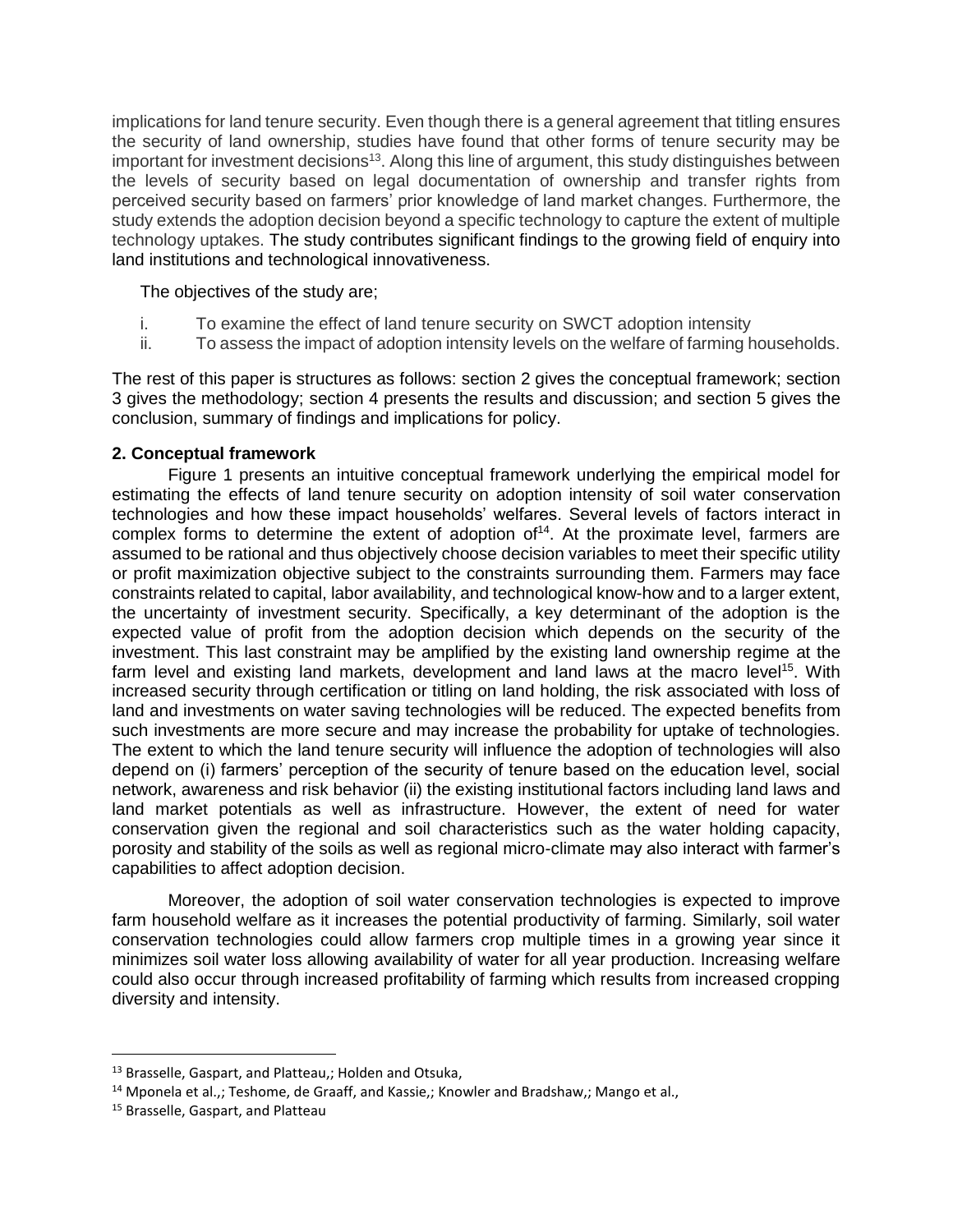



### Source: Author's compilation from literature review

# **3. Methodology**

# **3.1 Description of Data**

The data was collected from a survey of 270 farming households in Oyo state, Nigeria using structured questionnaire in a stratified random sampling approach. The first stage saw the purposive selection of Oyo state from the south western region due to the representativeness of varying agro ecological zones within the state. At the second stage, seven local government areas were selected according to the size of the agro-ecological zones they represent. From each of the selected local government area, three sample communities were randomly selected and from which, twelve farming households were randomly selected.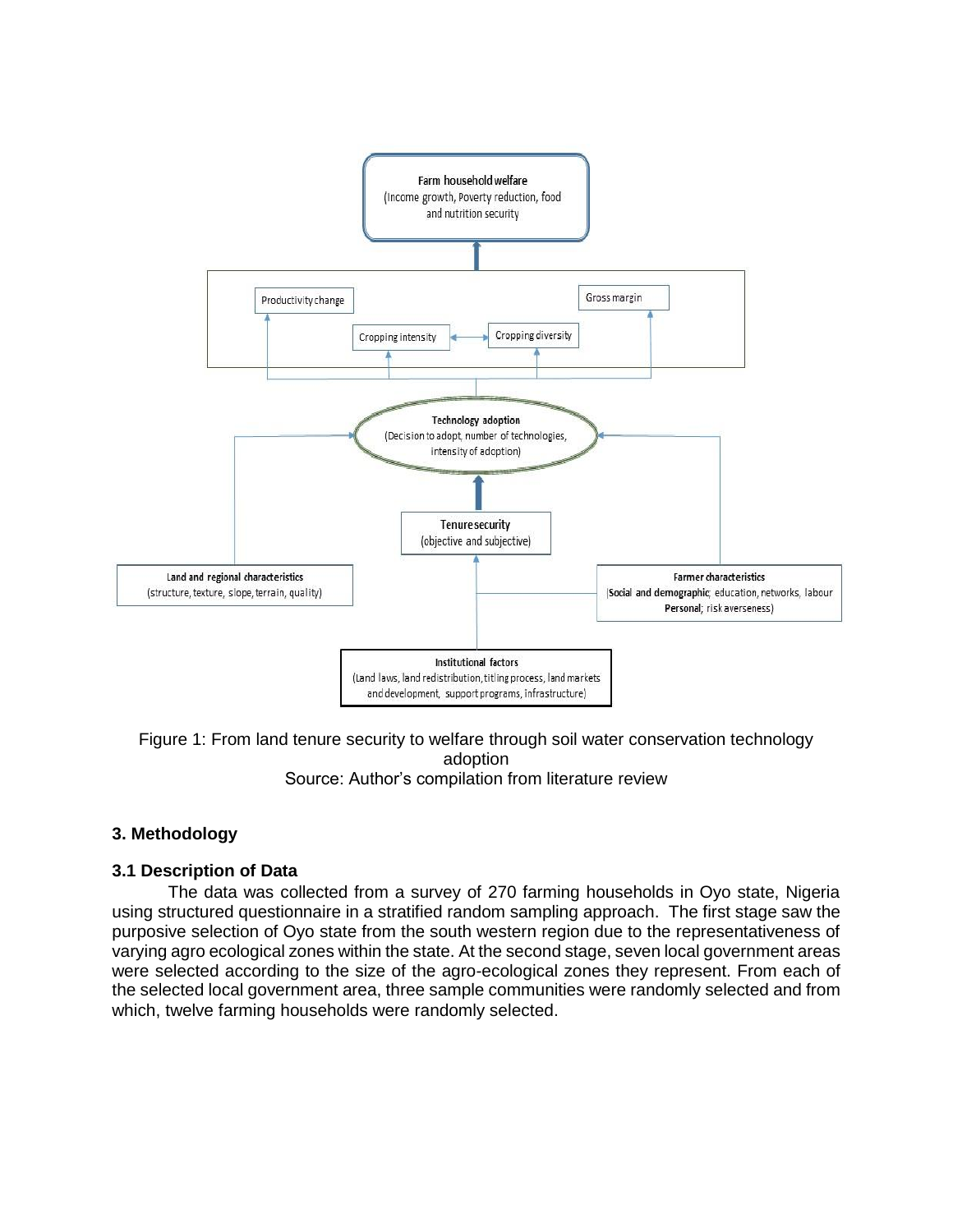

Figure 2: Map of study area, Oyo state in Nigeria

### **3.2 Socio-economic characteristics of farming households**

The important variables used in the study are summarized in table 1. The mean age of the farm household head was 47 years. Above 80% of the household heads were males and married with an average household size of 6. The relatively large farm household size did not reflect in the labor availability of the households as the average household labor size was 2 persons per household. This implies that farming households are relatively dependent on hired labor. Mean schooling years was 8 years implying that most farmers only attained primary education. With regards to social capital and institutional support, about half of the sampled farmers belong to a farmers group and were aware of SWCT. However, only about 43% of the farmers had access to extension services. Over 30% of the farmers reported to have experienced a severe drought event while 45% of the respondents reported having neighbors who utilize one form of SWCT or the other.

Owing to the agrarian nature of the study area, the relative farm size was about 1.5 times the national average (LSMS, 2012). Inherited land ownership without certification dominates the land holding chart. Above 30% of the lands were inherited while about 20% and 22% of the lands were rented either through cash rental, sharecropping or undocumented leasehold respectively. A smaller fraction of the land (15%) held legal titles. However, the general perception of tenure security was high. About 70% of the farmers perceived that their lands were secured from expropriation in the next five farming season.

The proportion of farmers adopting one conservation technology or the other was generally high. Over 80% of the farmers adopted method SWCT. However, the average adoption intensity was about 50% implying that majority of the farmers utilize technology on limited areas of their farms. The result also shows that there was a favorable bias towards land based and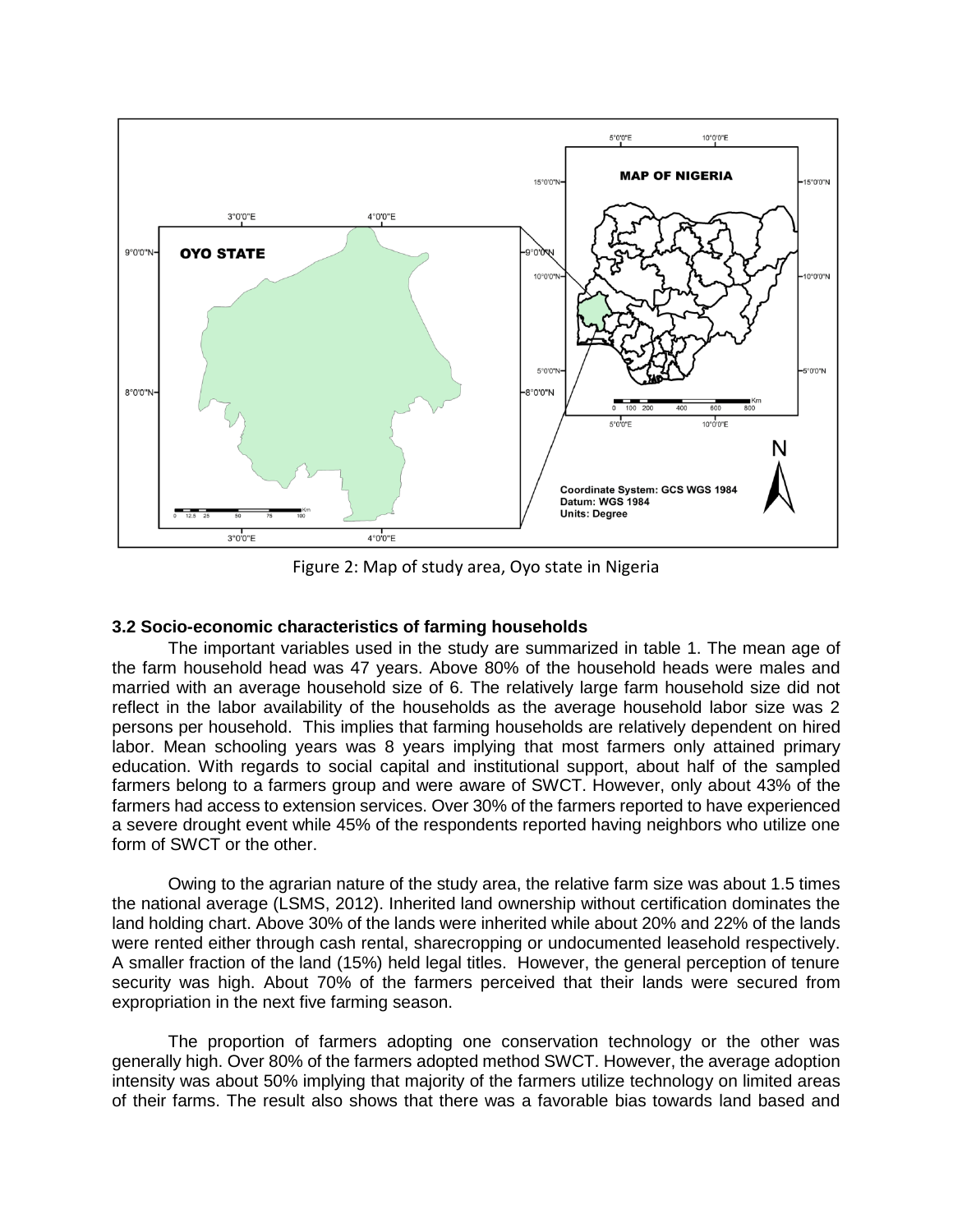labor-intensive soil water conservation technologies. Finally, an average of two technologies was adopted by each farmer in the study area. The result highlights the need to further explore the implications of joint uptake of technologies by farmers.<sup>16</sup>

| Variables (units)                               |                                                          | Obs. | Mean    | Std Dev |
|-------------------------------------------------|----------------------------------------------------------|------|---------|---------|
| <b>Outcome variables</b>                        |                                                          |      |         |         |
| <b>PCE</b>                                      | Per capita income                                        | 236  | 8.1     | 10.1    |
| <b>TFP</b>                                      | Total factor productivity                                | 236  | 2.728   | 2.058   |
| Gross margin (Naira)                            | Annual gross profit from farming activity                | 236  | 441,383 | 749,640 |
| Cropping diversity                              | Number of crops grown on land                            | 234  | 2.218   | 0.874   |
| Cropping intensity                              | Number of times farmer crops on land in a year           | 235  | 1.962   | 0.802   |
| Crop choice                                     | Whether farmer grows quarterly, annual or                | 236  | 1.720   | 0.631   |
|                                                 | perennial crops on land                                  |      |         |         |
| <b>Demographic characteristics</b>              |                                                          |      |         |         |
| Age (Years)                                     | Age of household head                                    | 236  | 47.53   | 14.62   |
| Gender                                          | Percentage of male headed households                     | 236  | 0.843   | 0.023   |
| Marital status (0/1)                            | Whether household head is married or not                 | 236  | 0.877   | 0.329   |
| Household size                                  | Number of individuals in household (adult<br>equivalent) | 236  | 6.483   | 3.048   |
| Household labor size                            | Number of household member aged 18-60years               | 236  | 2.326   | 1.989   |
| Education(years)                                | Number of years of schooling of household head           | 236  | 7.898   | 4.962   |
| Farming experience                              | Number of years of farming                               | 236  | 21.27   | 14.67   |
| (years)                                         |                                                          |      |         |         |
| Socio-economic characteristics                  |                                                          |      |         |         |
| Group membership                                | Whether farmer belongs to a social group                 | 236  | 0.432   | 0.496   |
| (0/1)                                           |                                                          |      |         |         |
| Awareness of WCT                                | Whether farmer is aware of water conservation            | 236  | 0.466   | 0.593   |
| (0/1)                                           | techniques                                               |      |         |         |
| Extension access (0/1)                          | Access to extension services                             | 236  | 0.432   | 0.496   |
| Neighborhood effect                             | If neighboring farmers adopt SWCT                        | 234  | 0.350   | 0.487   |
| (0/1)                                           |                                                          |      |         |         |
| Drought experience                              | Farmer has experienced drought at least once             | 236  | 0.445   | 0.498   |
| <b>Land and Tenure security characteristics</b> |                                                          |      |         |         |
| Farm size (hectares)                            | Total farm size                                          | 236  | 9.834   | 9.324   |
| Legal land ownership<br>(0/1)                   | Titled land ownership                                    | 236  | 0.250   | 0.434   |
| Inherited land (0/1)                            | Owned land without title                                 | 236  | 0.428   | 0.496   |
| Rented land (0/1)                               | Rented land (cash or sharecropping)                      | 236  | 0.203   | 0.403   |
| Leased land (0/1)                               | Leased or borrowed land                                  | 236  | 0.119   | 0.324   |
| PTS (0/1)                                       | Farmer perceive that land ownership is secure            | 236  | 0.797   | 0.403   |
| <b>Treatment variables</b>                      |                                                          |      |         |         |
| Cost based SWCT                                 | 1=capital intensive SWCT, 2=Labour intensive             | 236  | 2.386   | 0.659   |
|                                                 | SWCT 3=Cheap SWCT                                        |      |         |         |
| Type based SWCT                                 | 1=water based SWCT, 2=land based SWCT                    | 236  | 2.153   | 0.585   |
|                                                 | 3=crop based SWCT                                        |      |         |         |
| <b>Adoption Intensity</b>                       | Adoption Index normalized by land area                   | 236  | 0.584   | 0.301   |
| Adoption decision (0/1)                         | Farmer adopted at least one SWCT                         | 236  | 0.898   | 0.302   |

*Table1: Description of variables used in the study*

Per capita income in thousands

<sup>16</sup> Mponela et al.; Mango et al.,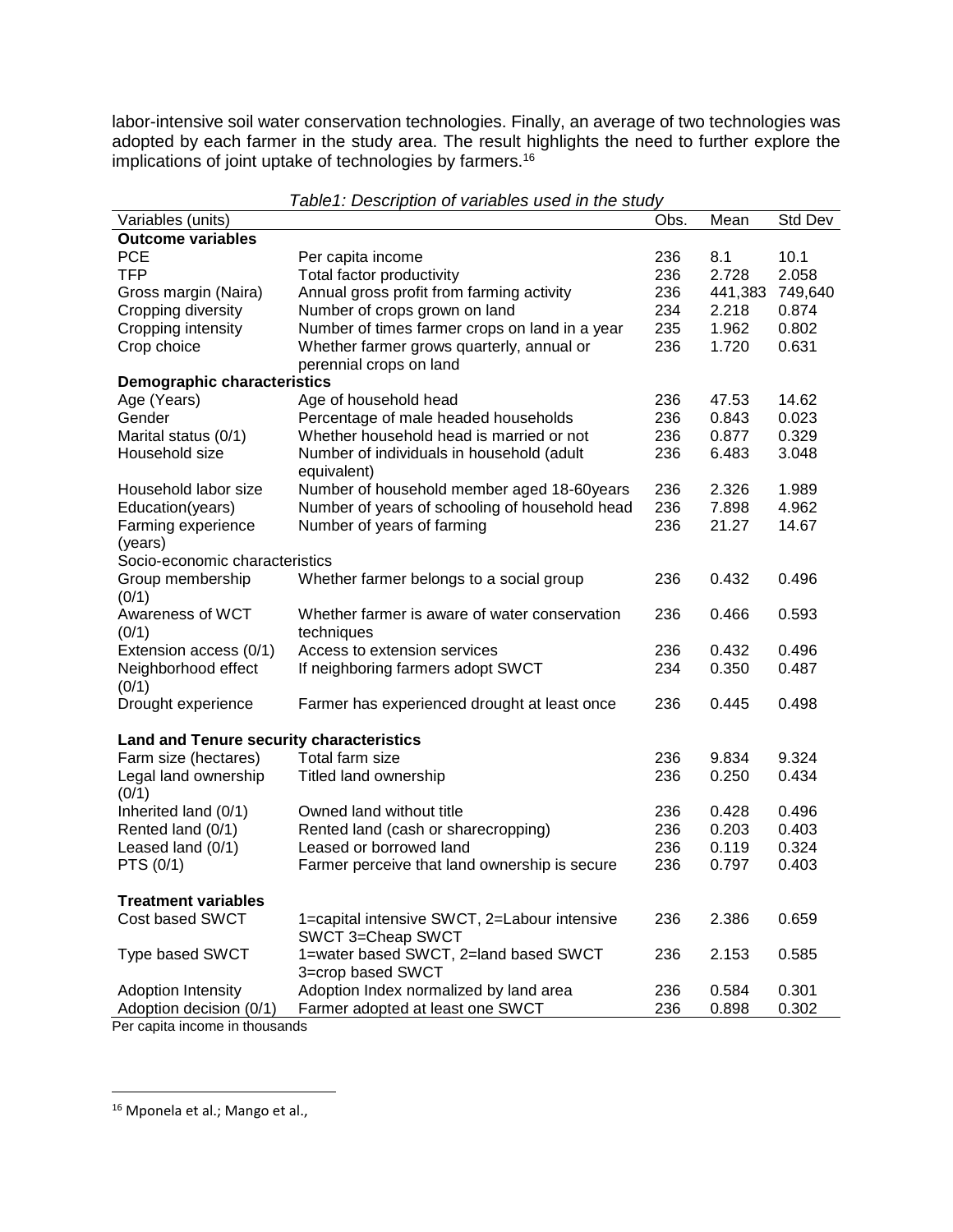#### **3.3 Estimation strategy**

Following Cragg (1971), this study tests for the decision to adopt and the extent or intensity of adoption of SWCT given land tenure security of farmer and controlling for other farmer observable characteristics. The Craig's model assumes that farmers make two simultaneous adoption decisions at different stages with each stage controlled by similar or different sets of explanatory variables. In order to attain a positive level of adoption, two separate hurdles must be crossed. Different latent variables are estimated at each decision level using the logit and linear models to determine the adoption intensity<sup>17</sup>. For the cross-sectional data collected, the double hurdle is expressed as;

$$
A_{i1}^* = \partial_i X_{i1} + \alpha_i Y_{i1} + U_i
$$
 (Eq. 1)

$$
A_{i2} = \delta X_{i2} + \beta_i Z_{i1} + \nu_i
$$
 (Eq. 2)

$$
A_{i2} = \begin{cases} 1 \text{ if } \partial_i X_{i1} + U_i > 0 \\ 0, \text{ otherwise} \end{cases}
$$
 (Eq. 3)

Where  $A_{i1}^*$  is a vector of latent variable consisting of multiple binary decisions to adopt the available SWCT.  $A_{i2}$  is the observed measures of adoption intensity,  $X_{i1}$  and  $X_{i2}$  are vectors of control variables that influence the decision to adopt technologies (such as farmer's characteristics and awareness or extension access) and  $Y_{i1}$  and  $Z_{i1}$  are indicators of tenure security. Two types of variables were used to denote tenure security; an objective dummy variable which takes the value of 1 if the land holding (either owned, rented or leased) certified and a subjective perception of security that the land holding will be in possession of farmer for at least five growing seasons.  $\partial$ ,  $\alpha$ ,  $\delta$ , and  $\beta$  are parameters to be estimated while  $U_i$  and  $v_i$  are assumed independent and normally distributed error terms capturing the effects of factors not captured within the model.

The second objective of the study assesses the impact of SWCT adoption intensity on welfare indicators of households using, the multinomial treatment effects model developed by Deb and Trivedi (2006a, 2006b). Adoption decisions are usually non-random. In a nonrandomized experimental study as this, it is impossible to know the assignment mechanism. There are also possibilities of simultaneity bias if farmers with better welfare are selectively adopting technologies of interest. To circumvent the challenge in a multiple treatment study, the multinomial treatment effect is adopted <sup>18</sup>. To estimate these impacts, it is assumed that the choice of a set of SWCT follows a mixed multinomial logit  $19$  and thus the probability that farmer i adopts from a pool of technology type  $m$  is represented as;

$$
pr(A_{im} = 1 | C_i, T_i) = \frac{\exp^{\phi_i C_i + \phi_i T_i + e_i}}{\sum_{n=1}^{m} \exp^{\phi_i C_i + \phi_i T_i + e_i}}
$$
(Eq. 4)

Where  $A_{im}$  is the type of technology adopted in the set  $A_{im} = 1, \ldots, m$  as in the subgroups (defined in the next session).  $C_i$  is a vector of exogenous factors with a set  $C_i(X_{i1}, X_{i2}, Y_{i1})$  with the parameter to be estimated given as  $\emptyset_i$ . The  $T_i$  variables are factors that influence both the outcome and latent choice variable while  $\vartheta_i$  is the parameter estimate. A positive parameter  $\vartheta$ for  $T$  would indicate a positive relationship between outcome and decision variables while a negative value would imply otherwise. The expected outcome is obtained through the equation;

<sup>&</sup>lt;sup>17</sup> Mango et al., "Gebremariam and Tesfaye, "

<sup>18</sup> Kirui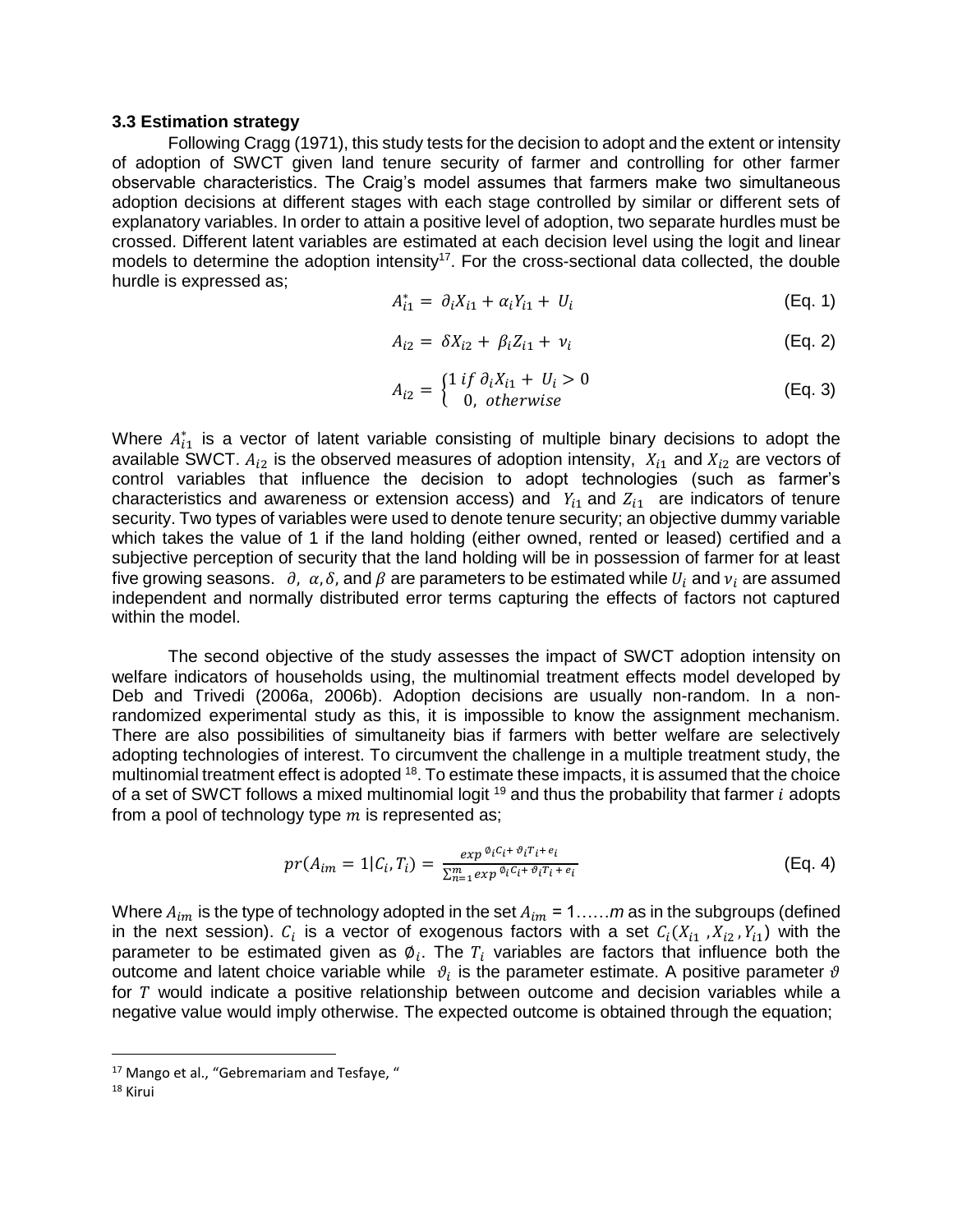$$
w_i^* = \xi_i X_{i1} + \alpha_i \sum_{N=1}^n A_{im} + \vartheta_i T_i + \varepsilon_i
$$
 (Eq. 5)

Where  $w_i^*$  is the unobserved latent outcome variable. The choice variables for the respective technologies are represented by relative dummy variables taking values 1 to  $n$  whose parameter estimate are  $\alpha$ . Given the joint impact of unobserved factors for  $A_{im}$  and  $w_i^*$ , the outcome of a coninuos analysis would be given as;

$$
pr(W_i = w_i, A_{im} = 1 | C_i, T_i) = (\xi_i X_{i1} + \alpha_i \sum_{N=1}^n A_{im} + \vartheta_i T_i) Xg (\varphi_i C_i + \vartheta_i T_i)
$$
 (Eq. 6)

The parameters are defined as in equation 4 and 5. Variables were included in the model depending on the outcome variable of interest motivated by theory and literature. Two models are specified in this study. The first uses estimates of continuous adoption intensity measure as core dependent variable. In the second, adoption intensity is classified into none, low and high; costbased classification and efficiency classes (decision mechanism explained in the next section).

#### **3.4 Conservation adoption index**

Assuming a farmer applies technology only to a third of his land area, grouping such farmer with those who adopt across the entire farm overestimates the effect of such decision. To observe these relative differences, we estimate a SWC technology adoption index. The indicators used in computing the indices are presented in table 1. In creating the conservation index, the technology use intensity  $A_{ij}$  for each technology was obtained using the ratio formula;

$$
A_{ij} = \frac{Quantity \ of \ technology \ or \ land \ area \ under \ mth \ technology \ of \ ith \ farmer}{Total \ dropped \ area \ of \ farmer \ i}
$$
 (Eq. 7)

The adoption index was created following the statistical background by Jain *et al*., (2009). For a finite number of *i* farmers, (1, 2……*n*) and a set of water conservation technology indicators (1, 2.....*m*), there exist a matrix  $A_{ij}$ ; where the matrix  $A_{ij}$  is value of the *j*th indicator of farmer *i*. Given that each indicator is expressed in different units of measurement, we standardize them using;

$$
T_{ij} = \frac{A_{ij} - \bar{A}_j}{\mu_j} \tag{Eq. 8}
$$

Where  $\,\mathcal{T}_{ij}\,$  is the standardized from of  $\,\,A_{ij}$  ,  $\,\bar{A_j}$  is the mean and  $\mu_j$  while is the standard deviation of the *jth* indicator. The pattern of adoption of a farmer  $\mathcal{K}_{i}$  is obtained as the deviation for each farmer's adoption intensity from the best value  $T_{bi}$ ;  $\frac{1}{2}$ 

$$
\mathcal{K}_{i} = \left\{ \sum_{j=1}^{m} \frac{(\tau_{ij} - \tau_{bj})^{2}}{\mu_{j}} \right\}^{1/2}
$$
 (Eq. 9)

The composite index of adoption was obtained using equation by;

$$
\mathcal{K}i_i = \frac{\mathcal{K}_i}{K} \text{ for } K = \overline{\mathcal{K}} + \alpha \mu \tag{Eq. 10}
$$

Where  $\bar{\mathcal{K}}$  the mean of is  $\mathcal{K}_\mathfrak{i}$  ,  $\alpha$  is an integer to correct the presence of extreme values in the data and  $\mu$  is the coefficient of variation. The value of status index is expected to be non-negative lying between zero and 1. The adoption intensity increases in ascending order. Using this value, adoption groups were defined by;

$$
1 = \mathcal{K}i_i = 0; 2 = 0 < \mathcal{K}i_i < \bar{\mathcal{K}} \pm \mu_k; 3 = \mathcal{K}i_i > \bar{\mathcal{K}} \pm \mu_k \qquad \text{(Eq. 11)}
$$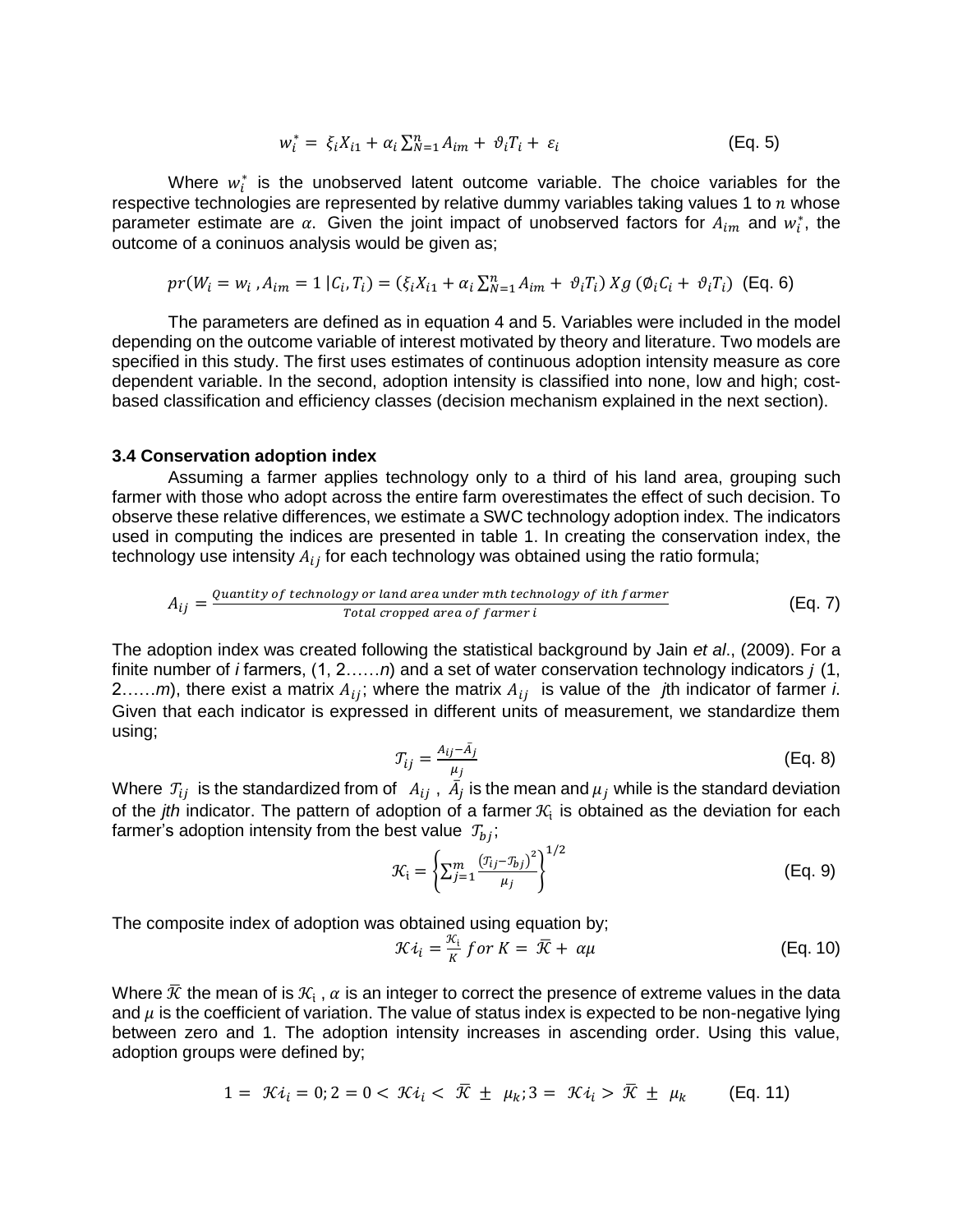Where 1, 2 and 3 denotes non-adoption, low adoption intensity and high adoption intensity respectively.

The SWCT were also classified into two sets of closely related technologies using the Wards clustering linkage analysis. Two sets of three groups each were generated from the process;

- 1. Cost based grouping: (i) capital intensive (ii) labor intensive (iii) cheap methods
- 2. Efficiency based grouping (i) water based (ii) land based (iii)crop based

#### **3.5. Types of soil water conservation technology adopted**

Table 2 summarizes the types of technologies and extent of adoption. Out of the sixteen SWCT identified from literature, fifteen had at least one adopter. While some of the technologies were adopted by more than a third of the respondents, others were adopted by only a few. For example, less the 1% of the farmers adopted strip cropping and drought resistant varieties. Table 2 summarizes the correlation between the different soil water conservation technologies. Some adoption decisions are significantly correlated with 95% confidence level. The table shows that adopting agroforestry methods discourages the use of fallowing by 16% but encourages cultivation of drought resistant varieties and implementation of strip cropping at 18% and 28% respectively. The adoption of cover cropping is associated with agroforestry practice (25%) and use of drought resistant varieties (15%). Similarly, controlled tillage is co-adopted with covercropping in one year at 27.7% and increases the fallowing practice by 14.6%. The result suggests that most farmers utilize more than one technology at the time.

| <b>Conservation group</b>   | <u>kid Er Odir Mater denoemaaen teorinologied in arakid erep proakoaen</u><br><b>Conservation technology</b> | <b>Percent adopted</b> |
|-----------------------------|--------------------------------------------------------------------------------------------------------------|------------------------|
| <b>Irrigated farming</b>    | (a) Drip Irrigation                                                                                          | 6.78                   |
|                             |                                                                                                              |                        |
|                             | (b) Sprinklers                                                                                               | 13.13                  |
|                             | (c) Controlled drainage                                                                                      | 5.10                   |
|                             | (d) Rainwater capturing                                                                                      | 5.93                   |
|                             | (e) Use of poor-quality water                                                                                | 13.98                  |
| Soil enhancement            | (a) field levelling                                                                                          | 5.08                   |
|                             | (b) furrow diking                                                                                            |                        |
|                             | (c) conservative tillage                                                                                     | 15.25                  |
|                             | (d) composting                                                                                               | 15.68                  |
| Crop and cultural practices | (a) Mulching                                                                                                 | 6.78                   |
|                             | (b) Cover cropping                                                                                           | 26.69                  |
|                             | (c) Agroforestry                                                                                             | 5.10                   |
|                             | (d) Intercropping                                                                                            | 48.73                  |
|                             | Drought resistant crops<br>e).                                                                               | 0.85                   |
|                             | Strip cropping<br>(f)                                                                                        | 0.42                   |
|                             | Fallowing<br>(g)                                                                                             | 24.15                  |

*Table 2: Soil water conservation technologies in arable crop production*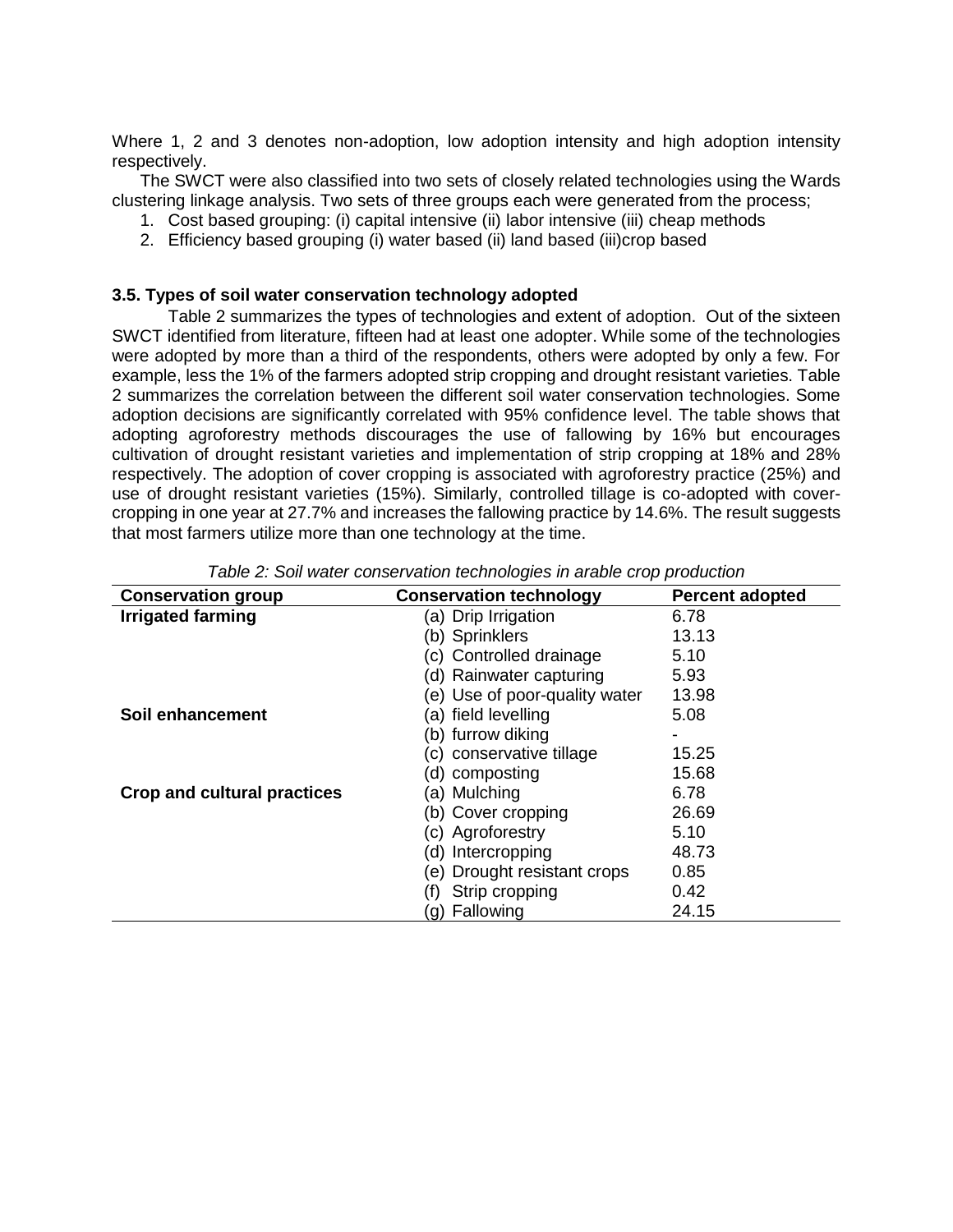|          | D dum       | S dum     | CD dum      | RWC dum   | WWU dum              | FL dum      | CT dum      | CMPT_dum             | M_dum     | CC_dum               | AGF dum               | ITC dum   | DRV dum    | STRP dum  | FAL du |
|----------|-------------|-----------|-------------|-----------|----------------------|-------------|-------------|----------------------|-----------|----------------------|-----------------------|-----------|------------|-----------|--------|
|          |             |           |             |           |                      |             |             |                      |           |                      |                       |           |            |           | m      |
| D dum    |             |           |             |           |                      |             |             |                      |           |                      |                       |           |            |           |        |
| S_dum    | $0.294$ *** |           |             |           |                      |             |             |                      |           |                      |                       |           |            |           |        |
| CD_dum   | $-0.0624$   | 0.253     |             |           |                      |             |             |                      |           |                      |                       |           |            |           |        |
| RWC dum  | $-0.0677$   | 0.0617    | 0.0235      |           |                      |             |             |                      |           |                      |                       |           |            |           |        |
| WWU dum  | 0.0857      | $-0.0121$ | $-0.0377$   | 0.106     |                      |             |             |                      |           |                      |                       |           |            |           |        |
| FL_dum   | $-0.0624$   | $-0.0329$ | 0.0342      | 0.105     | $-0.0377$            |             |             |                      |           |                      |                       |           |            |           |        |
| CT dum   | 0.0262      | $-0.0603$ | $-0.0982$   | 0.0930    | 0.0328               | $-0.0446$   |             |                      |           |                      |                       |           |            |           |        |
| CMPT dum | 0.162       | $-0.0297$ | 0.00629     | 0.0397    | 0.0278               | 0.0593      | 0.0764      |                      |           |                      |                       |           |            |           |        |
| M_dum    |             | 0.294"    | $-0.0624$   | $-0.0677$ | 0.0857               | $-0.0624$   | 0.0262      | $0.162$ <sup>*</sup> |           |                      |                       |           |            |           |        |
| CC_dum   | 0.104       | 0.0489    | $-0.0961$   | 0.0107    | 0.00527              | 0.122       | 0.277       | 0.161                | 0.104     |                      |                       |           |            |           |        |
| AGF_dum  | 0.0143      | 0.0813    | 0.0342      | $-0.0581$ | $-0.0377$            | $0.298^{n}$ | -0.0446     | 0.0593               | 0.0143    | $0.253$ ***          |                       |           |            |           |        |
| ITC_dum  | 0.00686     |           | $-0.110$    | 0.0423    | $-0.0997$            | $-0.0327$   | $-0.0128$   | 0.0693               | 0.00686   | 0.102                | $-0.0327$             |           |            |           |        |
|          |             | 0.00266   |             |           |                      |             |             |                      |           |                      |                       |           |            |           |        |
| DRV dum  | $-0.0249$   | 0.101     | $0.189^{*}$ | $-0.0232$ | $-0.0373$            | 0.189"      | $-0.0392$   | 0.0873               | $-0.0249$ | $0.153$ <sup>*</sup> | $0.189^{n}$           | 0.0948    |            |           |        |
| STRP dum | $-0.0176$   | $-0.0254$ | $-0.0151$   | $-0.0164$ | $0.162$ <sup>*</sup> | $-0.0151$   | $-0.0277$   | 0.151                | $-0.0176$ | 0.108                | 0.282                 | 0.0669    | $-0.00603$ |           |        |
| FAL_dum  | $-0.126$    | $-0.178$  | $-0.0474$   | 0.118     | 0.0137               | $-0.0879$   | $0.136^{r}$ | $-0.0454$            | $-0.126$  | 0.0626               | $-0.169$ <sup>*</sup> | $-0.0349$ | $-0.0675$  | $-0.0476$ |        |

*Table 3: Cross correlations between different soil water conservation technologies*

\*\*\*, \*\* and \* significant at 1%, 5% and 10%

Where D= Drip Irrigation, S= Sprinklers, CD = Controlled drainage, RWC = Rainwater capturing, WWU = Use of poor quality water,

 $FL = Field$  leveling,  $FAL = Furrow$  diking,  $CT = \text{Conservative}$  tillage,  $CMPT = \text{composting}$ ,  $M = \text{Mulching}$ ,  $CC = \text{Cover}$  cropping,

 $AGF = Agroforestry, ITC = Intercropping, DRV = Drought resistant crops, STRP = String cropping$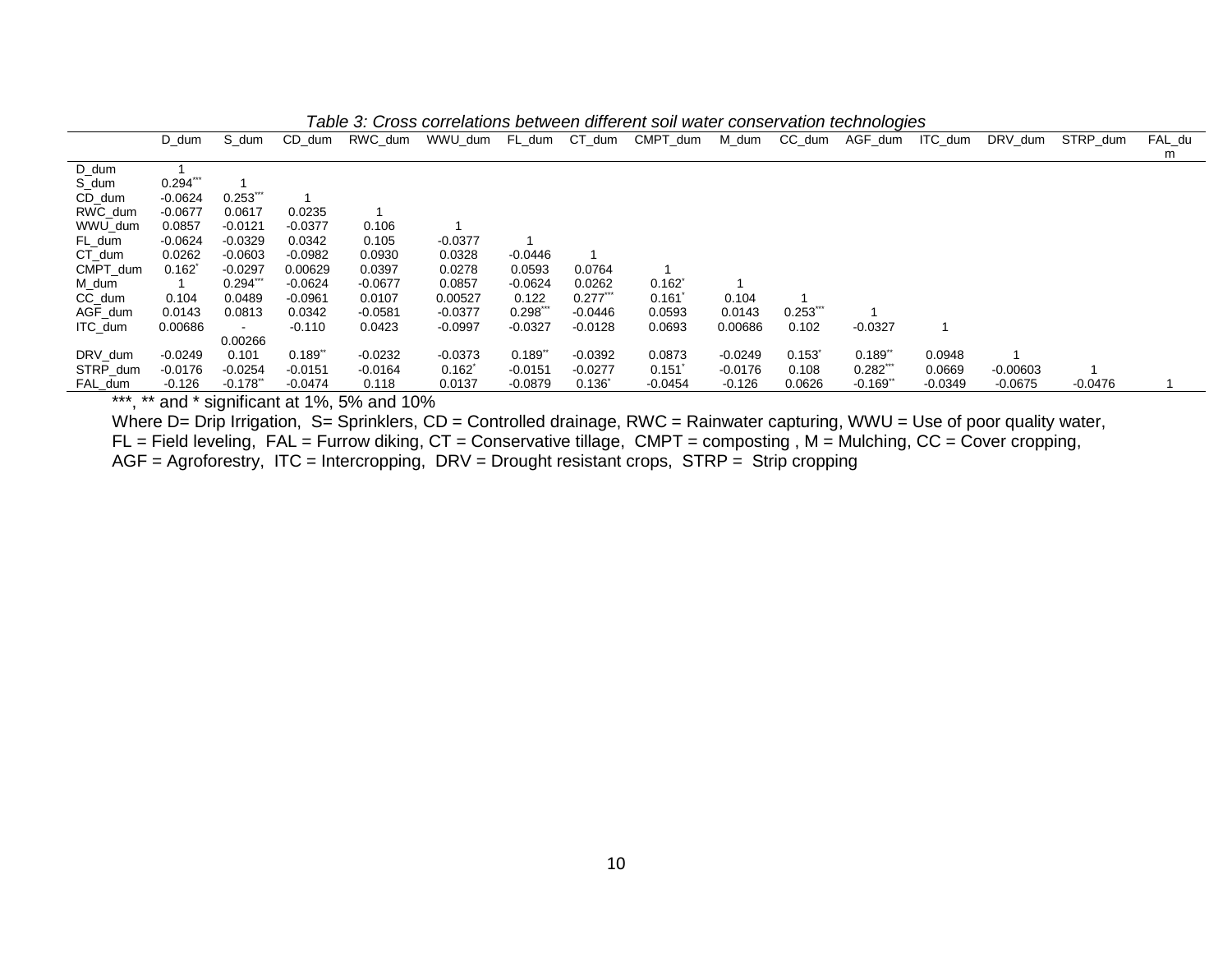## **4. Results and discussion**

### **4.1 Land tenure security and adoption patterns of soil water conservation technologies**

Table 4 shows the diversity of adoption decisions, extent and proportion of farmers within each category by their tenure security status. Adoption of SWCT was predominant among titled land owners. For instance, 93% of the titled land holders adopt a technology compared to 87% of those with rented lands. Similarly, those who perceived that their lands are relatively secured also had a high adoption level (90%). Comparing the adoption intensity by a cut-of using standardized mean value, low level adoption was dominant in rented lands while high adoption intensity was visible in titled lands. As expected, more than 65% of the farmers with perception of secured tenure had high adoption intensity compared to only 35% with low intensity. In terms of cost implication of technology type, the proportion of farmers adopting capital intensive and costly technologies more than doubled those with untitled and rented lands. This implies that the likelihood of adopting efficient and costly technologies may increase with tenure security of land. The result is however different when considering perceived tenure security (PTS). The proportion of the farmers with PTS adopting the capital intensive, labor intensive and cheap traditional methods were 16%, 37% to 44%, respectively. It shows that while farmers report tenure security, it does not reflect in their risk-taking behavior.

|                           | Table 4: Adoption patterns by land tenure security |               |                 |        |            |       |  |
|---------------------------|----------------------------------------------------|---------------|-----------------|--------|------------|-------|--|
|                           | Level/type of                                      | <b>Titled</b> | <b>Untitled</b> | Rented | <b>PTS</b> | Total |  |
|                           | adoption                                           | owned         | owned           | land   | $=1$       |       |  |
|                           |                                                    | land          | land            |        |            |       |  |
| Adopt SWCT                | Dummy $=1$                                         | 93.10         | 89.66           | 87.55  | 90.00      | 89.83 |  |
| <b>Adoption Intensity</b> | Low                                                | 38.78         | 43.06           | 54.33  | 35.00      | 53.39 |  |
|                           | High                                               | 61.22         | 56.94           | 45.67  | 62.30      | 23.73 |  |
| implied<br>Cost           | Capital intensive                                  | 33.33         | 12.82           | 17.65  | 16.49      | 19.07 |  |
| adoption                  | Labour intensive                                   | 38.89         | 38.46           | 33.25  | 37.28      | 32.63 |  |
|                           | Cheap                                              | 27.78         | 48.72           | 49.01  | 44.38      | 38.14 |  |
| Type of SWCT              | Water<br>efficiency                                | 50.00         | 24.14           | 28.1   | 31.38      | 32.63 |  |
|                           | method                                             |               |                 |        |            |       |  |
|                           | Land                                               | 32.76         | 48.28           | 41.67  | 42.55      | 41.53 |  |
|                           | management                                         |               |                 |        |            |       |  |
|                           | related<br>Crop                                    | 10.34         | 17.24           | 17.67  | 15.96      | 15.68 |  |
|                           | method                                             |               |                 |        |            |       |  |
| Total                     |                                                    | 24.58         | 36.86           | 38.55  | 67.80      |       |  |

*Table 4: Adoption patterns by land tenure security*

### **4.2 Effect of land tenure security on adoption intensity of SWCT**

Table 5 summarizes the results of determinants of soil water conservation technologies with special reference to land tenure security. For this study SWCT adoption were hypothesized to be driven by three sets of factors; socioeconomic and demographic, institutional and land tenure security factors. All outcome variables are reported in natural logs and the marginal effects results are reported for the limited dependent variable models.

The first stage hurdle model in column 1 shows a statistically significant effect of land tenure security on the adoption intensity of a collection of soil water conservation technologies. A shift from other land tenure type to titled lands increased the adoption probability of SWCT by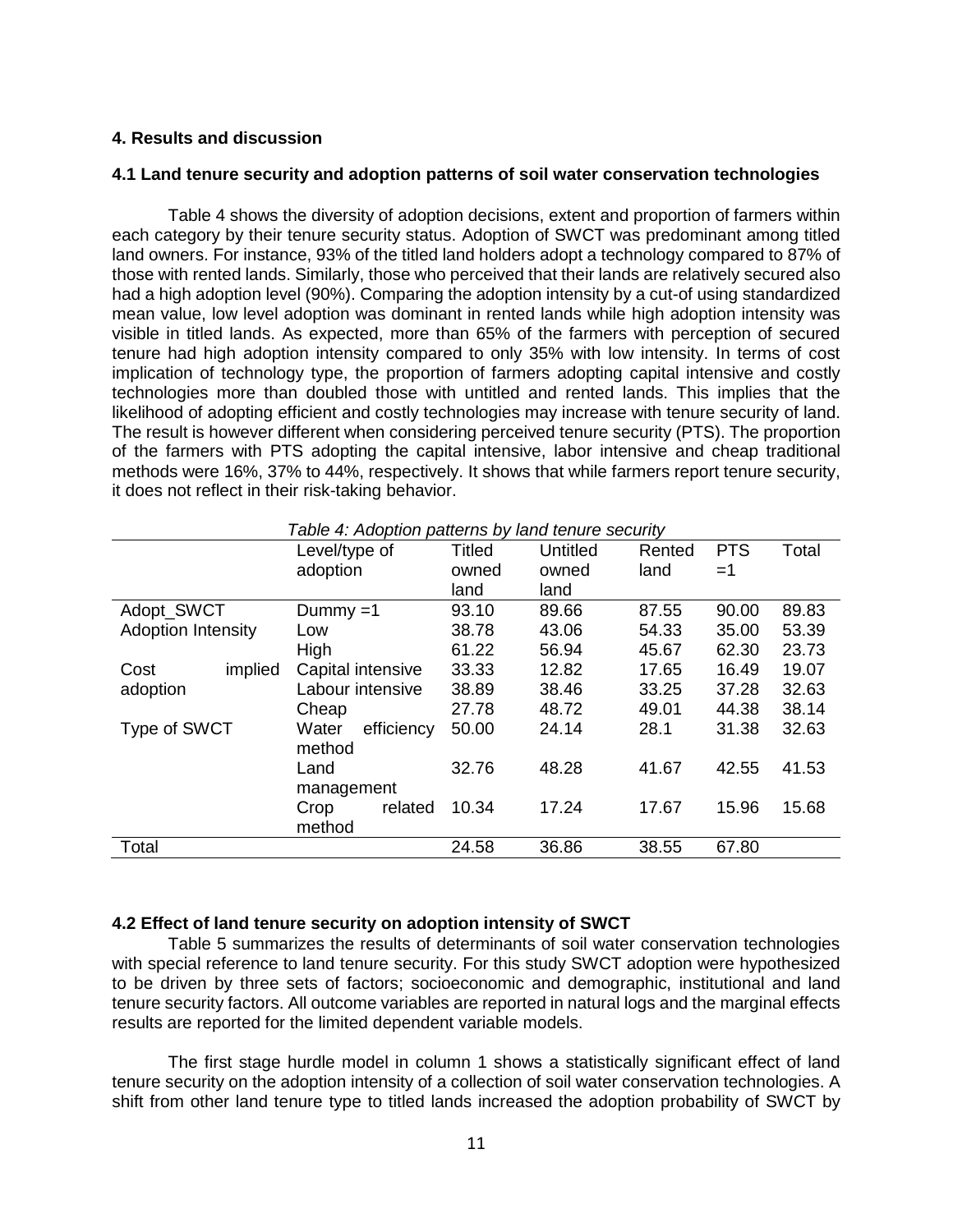19%. In terms of adoption intensity (column 2), secure land tenure increased the level of adoption of technologies by 34% point. A probable reason for the reported result is that titled lands are usually compensated in the case of expropriation; hence, risk neutral and adverse farmers may be willing to invest on such lands. The result in columns 3 and 4 shows similar outcomes to those of Deininger and Jin (2006)<sup>20</sup>. Increasing tenure security was found to increase the probability of having both high and low levels of adoption intensity. The results are further more robust for high adoption intensity compared to the low-level intensity with confidence of 90% and 95% respectively. Enhancing security of tenure may not only affect the adoption of technologies but may further ensure that technology use is not marginal. Exploring the differences in objective and subjective definitions of tenure security, the results show that perceived tenure security had no effects on either the adoption decision or intensity of adoption. As expected, the differences in the level of effects may be attributed to the level of uncertainty included in subjective perception of tenure security.

In addition to the land tenure security variables, other variables affecting the adoption intensity were; farming experience, neighborhood effects, drought experience. On average, an average annual increase in farming experience increases the probability of low adoption intensity by 17% but reduces the probability of high intensity adoption by 21%. With increasing experience, farmers may have better assessment of the threshold of positive technology adoption impact. Increasing experience may reveal the differences between the outcomes of various adoption intensification. Contrary to the findings in some previous studies<sup>21</sup>, farm size had a negative effect on the probability of low intensity of adoption with. Holding all other factors constant, a standard deviation in land area cultivated by farming household decreased the adoption intensity by 34% but increased the general intensity of adoption as well as high intensity of adoption. A possible reason could be that increasing the extent of coverage of each technology over the expanding land area may be influenced by economics of scale. The potential to increase adoption increased with experience of drought. The result shows that drought experience in any one year increases both the number of adopted technologies and the coverage or extent of overall adoption by 2% to 29% respectively. Knowledge of drought impact may increase the importance of water conservation for risk adverse farmers. As expected from the conceptual model, having neighbors utilizing any one of the soil water conservation techniques increase the adoption levels across all models. Between 8% and 29% increase in adoption probability is reported for having a neighbor who adopts a method for soil water saving. Regular access to water plays a critical role in determining the decision for water saving. The study shows that access to irrigation reduced the probability of adopting a water saving technology by 11% and 2.3% for general adoption decision and low intensity of adoption respectively. This may be because; irrigation facilities may serve as year-round assurance of water supply reducing the risk of water stress on farmers' production activities.

# **4.3 Impact and mechanisms of adoption of SWCT on welfare**

Table 6 presents the results of the multinomial treatment effects of the soil water conservation technologies adoption on welfare and other mediating factors. The OLS regression results are rough estimation of the direction of effect of adoption intensity on the outcome variables. The second stage results levels of adoption intensity on welfare (per capital income) are reported in panel 1. The mediating effects (total factor productivity changes, gross margin, cropping intensity and cropping diversity) are also reported in columns 3 to 6. While there are

<sup>20</sup> Deininger and Jin.

<sup>&</sup>lt;sup>21</sup> Moges and Taye,; Mango et al.,; Mponela et al.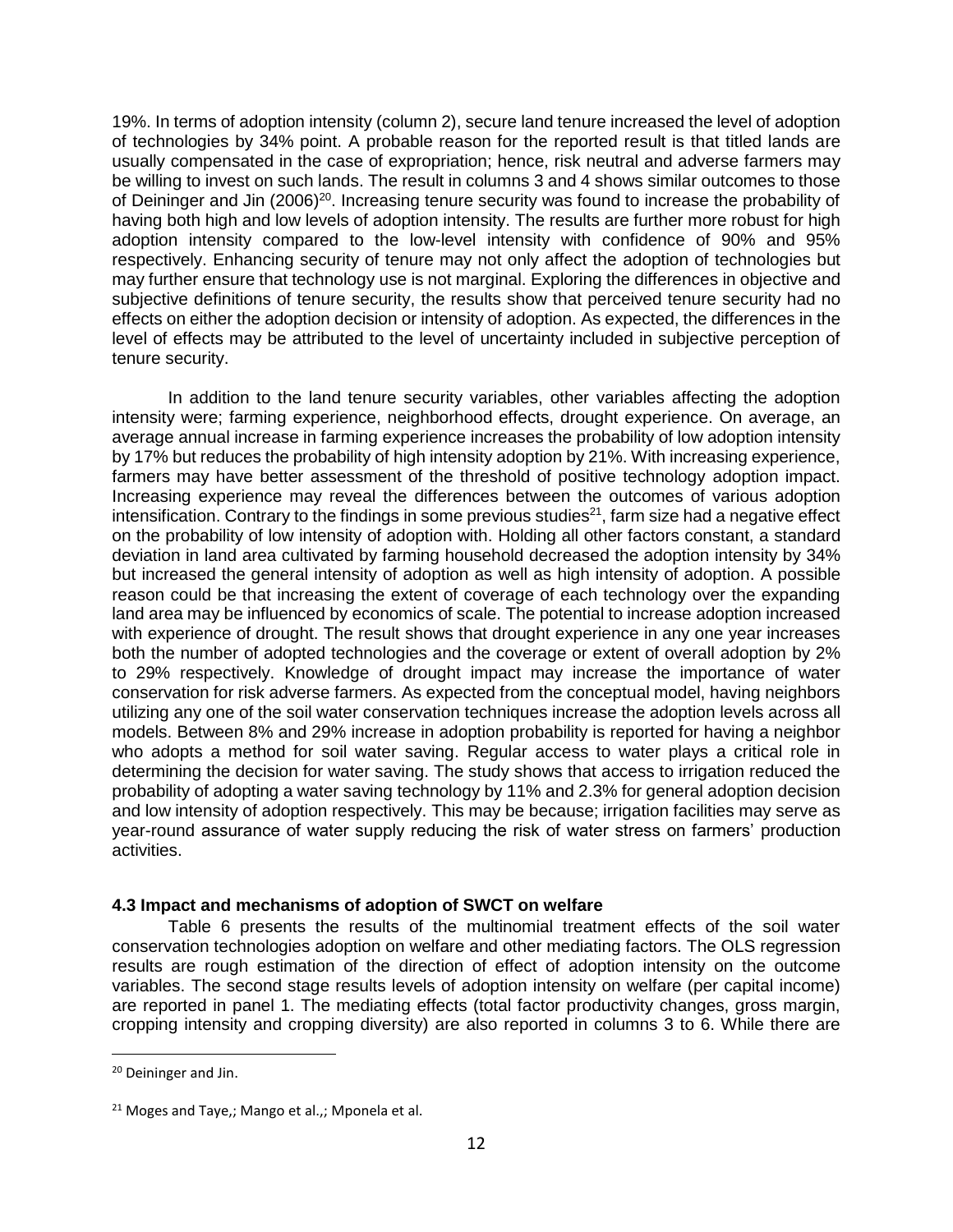other controls variables modeled, only the treatment effect of adoption variables is reported in the study. And finally, the economically and statistically significant results are explained in this section.

After controlling for socio-economic, demographic and institutional variables, the results show a general positive effect of adoption variables on the farmers' outcomes. The OLS result shows that a standard deviation increase in adoption intensity increases per capita expenditure by 7.4%. Only increasing total factor productivity explains the effect of adoption on welfare. As the result show, total factor productivity marginally increases at 90% confidence interval by 7.2% for every percentage point increase in adoption intensity. This is in line with other studies that suggest that adoption decisions would not only be taken under certain socio-economic condition of the farmer but also has significant positive impact on farmers wellbeing <sup>22</sup>

<sup>&</sup>lt;sup>22</sup> Adgo, Teshome, and Mati,; Deininger and Jin.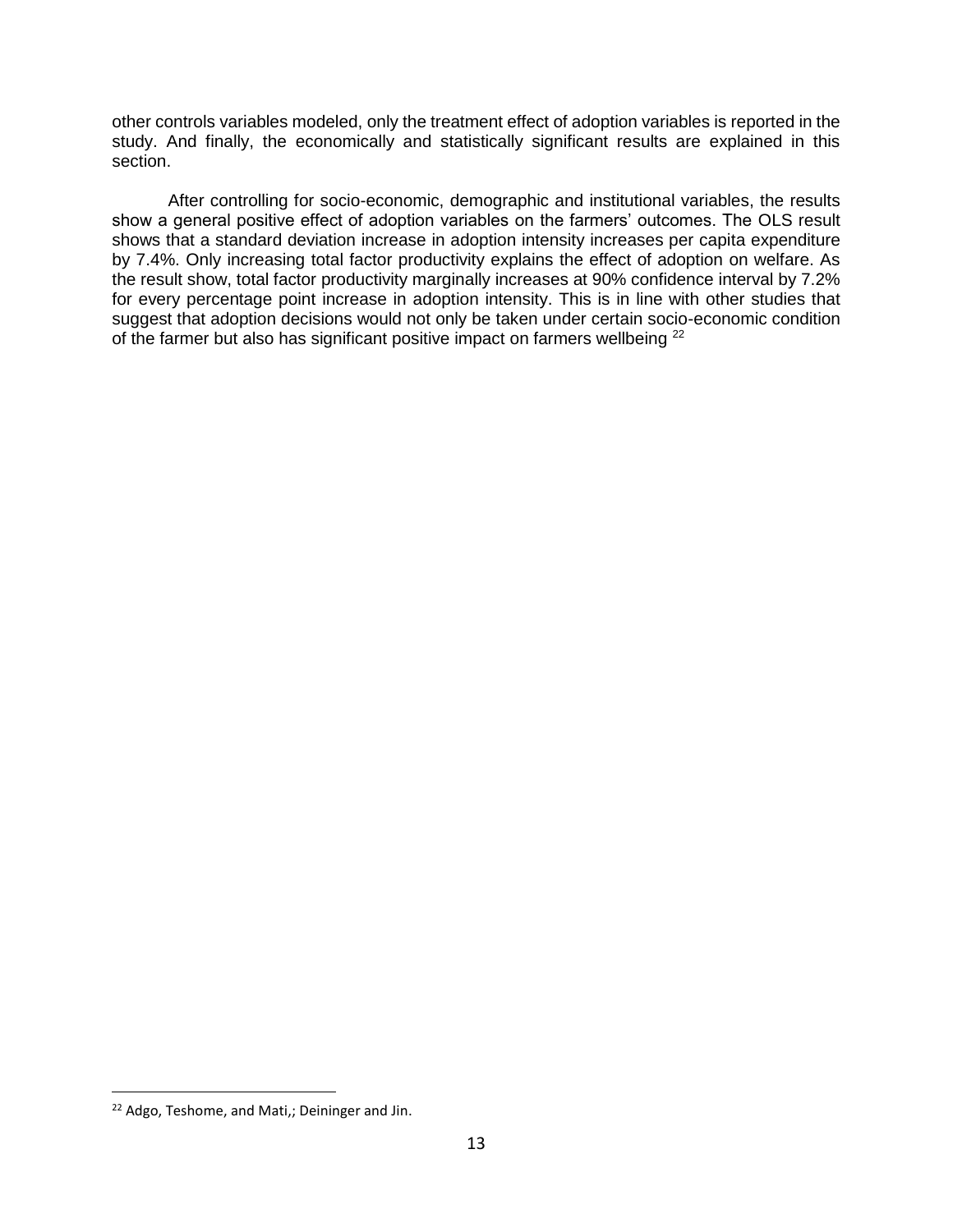| Variables               | Model 1         | Model <sub>2</sub> | Model 3      | Model 4       |
|-------------------------|-----------------|--------------------|--------------|---------------|
|                         | Determinants of | Intensity of       | Low level    | High adoption |
|                         | adoption        | Adoption           | adoption     | intensity     |
|                         |                 |                    | intensity    |               |
| Age                     | $0.0262***$     | $-0.0296$          | $-0.067$     | 0.2281        |
|                         | (0.0032)        | (0.0687)           | (0.1863)     | (0.1903)      |
| Female                  | $-0.0384$       | $-0.0575$          | $-0.00502$   | $-0.0682$     |
|                         | (0.0284)        | (0.0574)           | (0.1303)     | (0.1317)      |
| <b>HH</b> labor         | 0.000035        | 0.0141             | 0.0339       | $-0.0548$     |
|                         | (0.0141)        | (0.0285)           | (0.0745)     | (0.0762)      |
| Education               | 0.0167          | 0.0226             | 0.00166      | 0.0174        |
|                         | (0.0129)        | (0.0260)           | (0.0531)     | (0.0534)      |
| Farming experience      | $-0.0141$       | $-0.0187$          | $0.1754***$  | $-0.2139***$  |
|                         | (0.0121)        | (0.0235)           | (0.0692)     | (0.0571)      |
| Off-farm work           | $-0.059$        | $-0.1105***$       | $-0.04476$   | $-0.108$      |
|                         | (0.0235)        | (0.0507)           | (0.0872)     | (0.0869)      |
| Awareness               | 0.0120          | 0.0161             | 0.0701       | 0.0581        |
|                         | (0.0187)        | (0.0381)           | (0.0719)     | (0.0756)      |
| <b>Extension access</b> | $-0.0311$       | $-0.0474$          | $-0.0633$    | $-0.0880$     |
|                         | (0.0241)        | (0.0484)           | (0.1091)     | (0.1068)      |
| Neighborhood            | 0.0359***       | $-0.0638$          | $0.0306***$  | $0.2169**$    |
|                         | (0.0994)        | (0.0448)           | (0.0923)     | (0.0946)      |
| Drought exp             | $0.0880***$     | $0.1605***$        | 0.02309***   | $0.2937**$    |
|                         | (0.0242)        | (0.0502)           | (0.0108)     | (0.1082)      |
| Irrigation access       | $-0.1185**$     | 0.0287             | $-0.0230***$ | $0.1891**$    |
|                         | (0.0207)        | (0.0421)           | (0.0949)     | (0.0958)      |
| Farm size               | 0.0913          | $0.1408***$        | $-0.0342***$ | $0.4588***$   |
|                         | (0.0155)        | (0.0340)           | (0.0897)     | (0.1831)      |
| Flat land               | $-0.007384$     |                    | $-0.149*$    | $-0.1440*$    |
|                         | (0.00698)       |                    | (0.0823)     | (0.0835)      |
| Porous soil             | $0.0147*$       |                    | $-0.00142$   | 0.0382        |
|                         | (0.00765)       |                    | (0.093)      | (0.0948)      |
| Owned land              | $-0.0320$       | $-0.0790$          | 0.0593       | $-0.0286$     |
|                         | (0.0218)        | (0.0439)           | (0.0931)     | (0.0941)      |
| Secure tenure           | $0.1976***$     | $0.3417***$        | $0.1684*$    | $0.0495**$    |
|                         | (0.0259)        | (0.0640)           | (0.089)      | (0.0105)      |
| Perceived secure        | 0.4088          | $-0.0797$          | 0.2888***    | $-0.2503**$   |
| tenure                  |                 |                    |              |               |
|                         | (0.3471)        | (0.0580)           | ((0.0988))   | (0.1018)      |
| Dum_NAEZ                | $-0.03180$      |                    | $0.3960***$  | $-0.2891**$   |
|                         | (0.4188)        |                    | (0.121)      | (0.127)       |
| Dum_CAEZ*               | $0.4066**$      |                    | $0.2378**$   | $-0.0030$     |
|                         | (0.04213)       |                    | (0.1120)     | (0.1452)      |
| N                       | 236             | 236                | 236          | 236           |
| Pseudo R2/R2            |                 |                    |              |               |
| Wald chi <sub>2</sub>   | 246.3           |                    | 246.3        | 246.3         |
|                         | (0.000)         |                    | (0.000)      | (0.000)       |

| Table 5: Effects of land tenure security on adoption, number of technologies adopted and |  |
|------------------------------------------------------------------------------------------|--|
| <i>intensity of adoption</i>                                                             |  |

\*\*\*, \*\* and \* significant at 1%, 5% and 10%. Robust standard errors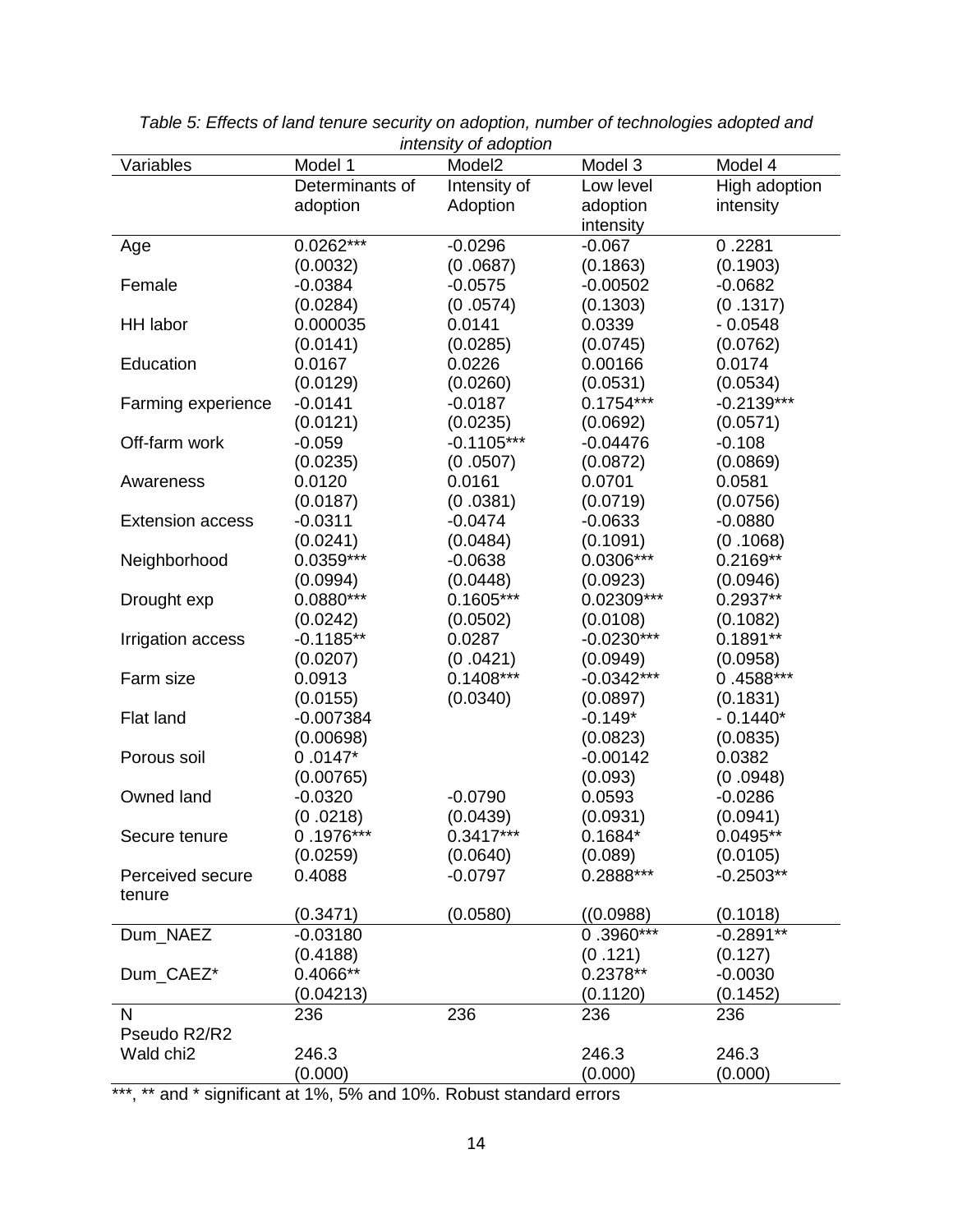Results further show that per capita income increases with differences in levels of adoption intensity of SWCT. While low level of adoption relative to no adoption show no statistical impact on welfare, high level adoption increases per capital income relative to non-adopters. High adoption intensity increased per capital income by 74%. The result is similar to those of Teshome et al, (2014)<sup>23</sup> who finds that poverty reduces with adoption of agricultural technologies. Increasing gross margins, and total factor productivity explains the impact of high adoption level impact on per capital expenditure. Total factor productivity and gross margins increase by 46% and 40% respectively for high level of adoption intensity.

Further exploration of the effects of expected cost implications of adoption decisions on the outcome variables show a significant increase in per capital income for cheap technologies. Earlier studies have shown that the technology cost may be important for the effect on the outcome<sup>24</sup>. Thus, when the cost of technologies outweighs the income effect, negative welfare effect may be observed. On the alternative, capital intensive and labor-intensive choices of soil water conservation technologies had negative but insignificant effects on the outcome variables.

Land management and crop-based soil water conservation technologies also had positive effects on per capita income. While land management models increased PCI by 38.6%, crop related models increased the outcome by 29.6%. Although water related methods have a positive effect, the results are not statistically significant. One possible explanation is that water efficiency methods are relatively more expensive and may affect the marginal income or output effects negatively which could impact the welfare effect. In general, gross margin increases show the media of effect for land management practices, while crop related methods are associated with increasing cropping diversity and hence better welfares.

| Variables          |           |                               |            |            |                 |                              |                   |
|--------------------|-----------|-------------------------------|------------|------------|-----------------|------------------------------|-------------------|
|                    |           | Adoption type and<br>level    | <b>PCE</b> | <b>TFP</b> | Gross<br>Margin | Cropping<br>intensity $(\#)$ | Crop<br>diversity |
| Adoption<br>(OLS)  | intensity |                               | 0.6088**   | $0.5496*$  | 0.4003          | 0.3174                       | (#)<br>$0.6193**$ |
|                    |           |                               | (0.2187)   | (0.3174)   | (0.3879)        | (0.2523)                     | (0.2974)          |
| Adoption intensity |           | Low                           | $0.4449**$ | 0.1892     | 0.0936          | 0.8203***                    | $0.5175**$        |
|                    |           |                               | (0.1673)   | (0.1269)   | (0.1190)        | (0.1286)                     | (0.1731)          |
|                    |           | High                          | $0.3151*$  | $0.478**$  | 0.7069***       | $0.6710***$                  | 0.7746***         |
|                    |           |                               | (0.1953)   | (0.1857)   | (0.1589)        | (0.1711)                     | (0.2246)          |
| Cost<br>adoption   | implied   | Capital intensive             | $-0.0219$  | 0.109      | 0.208           | $0.314**$                    | $0.249**$         |
|                    |           |                               | (1.618)    | (0.302)    | (0.167)         | (0.154)                      | (0.113)           |
|                    |           | Labor intensive               | $-0.1519$  | $-0.201$   | 0.0309          | $-0.682**$                   | $0.388**$         |
|                    |           |                               | (0.1579)   | (0.376)    | (0.170)         | (0.263)                      | (0.176)           |
|                    |           | Cheap                         | 0.4804***  | $-0.323$   | 0.0709          | $-0.760***$                  | 0.151             |
|                    |           |                               | (0.1644)   | (0.389)    | (0.169)         | (0.246)                      | (0.166)           |
| Type of SWCT       |           | efficiency<br>Water<br>method | 0.034      | $0.293*$   | $0.532***$      | $0.278*$                     | $-0.252***$       |
|                    |           |                               | (0.1632)   | (0.1778)   | (0.164)         | (0.163)                      | (0.0805)          |
|                    |           | Land management               | 0.386**    | 0.1817     | 0.0707          | $-0.353$                     | 0.0311            |
|                    |           |                               | (0.1486)   | (0.1458)   | (0.209)         | (0.275)                      | (0.152)           |

*Table 6: Impact of SWCT adoption on welfare and proposed mechanism of effect*

<sup>&</sup>lt;sup>23</sup> Teshome, de Graaff, and Kassie,

<sup>&</sup>lt;sup>24</sup> Liverpool-Tasie et al.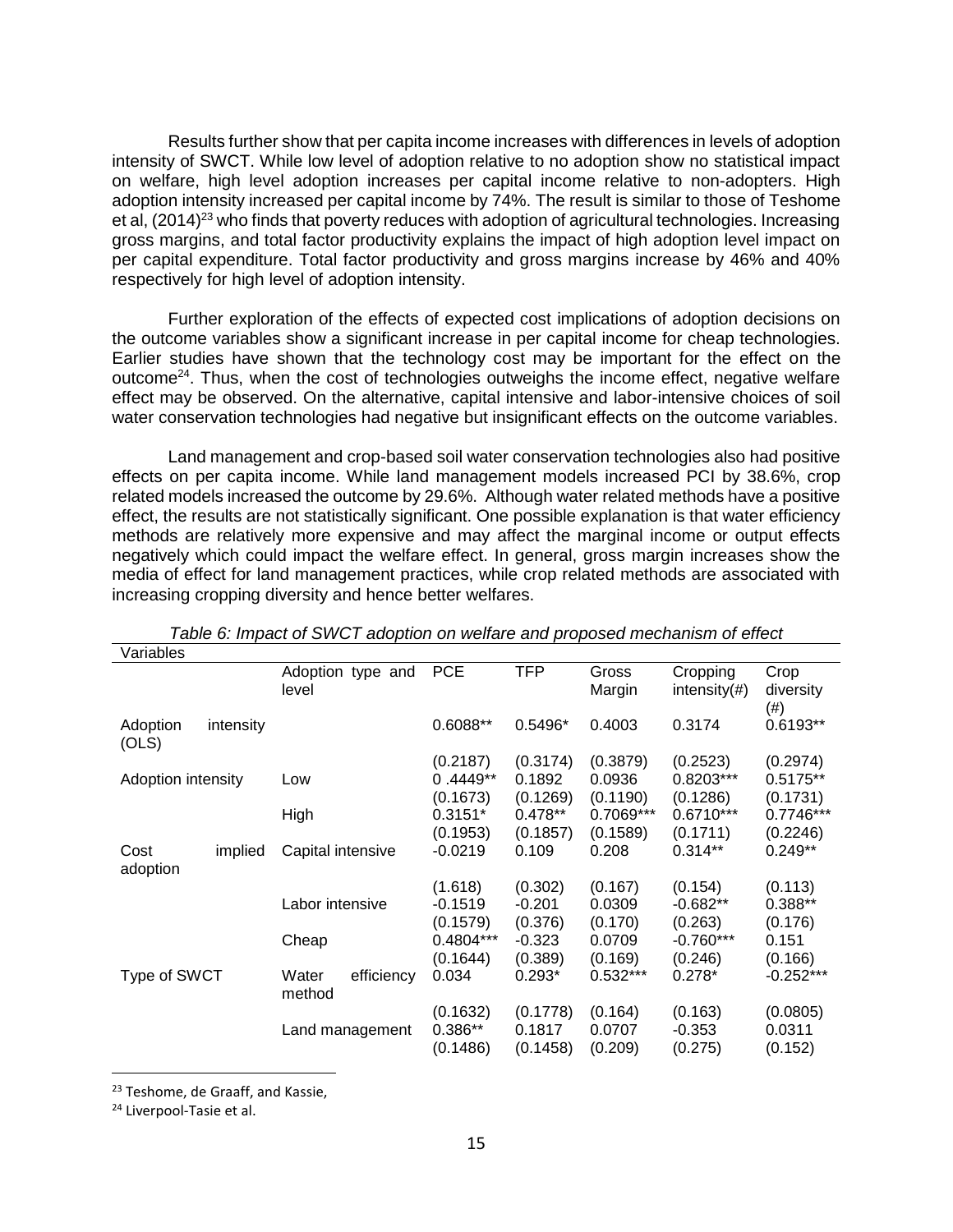|                   | Crop<br>method | related | $0.2963*$ | 0.1735   | $-0.0773$ | $-0.103$   | $.236**$ |  |
|-------------------|----------------|---------|-----------|----------|-----------|------------|----------|--|
|                   |                |         | (1.680)   | (0.1598) | (0.0699)  | (0.330)    | (0.519)  |  |
| N                 |                |         | 236       | 236      | 236       | 236        | 236      |  |
| Robust Std errors |                |         | YES       | YES      | YES       | <b>YES</b> | YES      |  |
|                   |                |         |           |          |           |            |          |  |

\*\*\*, \*\* and \* significant at 1%, 5% and 10%; Robust standard errors

## **5. Conclusion**

Land tenure security may have important implications for adoption of agricultural technologies and in particular for Soil water conservation technologies uptakes and welfare of farming households. This study assessed the effects of land tenure security on adoption of technologies and the impacts of different levels of adoption on welfare of farming households in South-Western Nigeria. The study utilized survey data drawn from 236 farming households from across the represented agro-ecological zones of the state. The study adopted the double hurdle combined with multinomial logit models to assess the question.

From a conceptual model, land tenure security increases the discounted expected value from land and lowers the risk of loss of investments on the land. The study corroborates the conceptual predictions that different tenure security affects the uptake of technologies. Secured tenure was associated with high level of SWCT adoption both in number and by intensity. Although perceived tenure security had lower effects on adoption level, the results points to favorable effects of tenure security on adoption.

Defining different levels of adoption intensity, type and costs of technologies, the study finds that technology adoption has multiple advantages for households' outcomes ranging from improving welfare to increasing farm productivity, gross profit from farm production to increasing cropping intensity and diversity. First, having tenure security on land directly or indirectly by legal documentation increases the propensity to implement soil water conserving practices as compared to assumption of security which are subjective from farmers' experiences. Therefore, policies that aim at improving farmers' welfare through technology recommendation should consider the role of land tenure security as mediators between technology availability, adoption and impacts.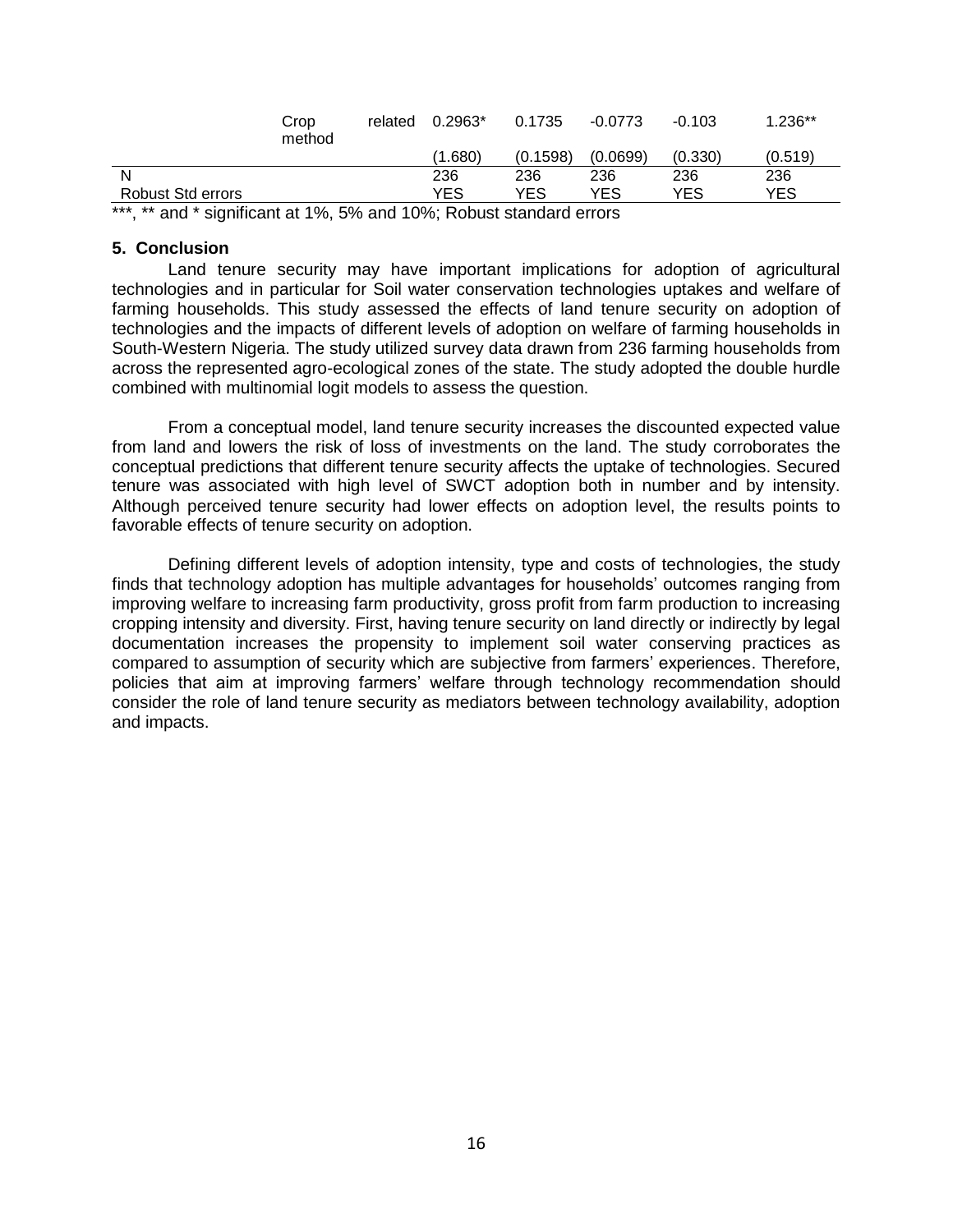## **References**

- Adgo, Enyew, Akalu Teshome, and Bancy Mati. "Impacts of Long-Term Soil and Water Conservation on Agricultural Productivity: The Case of Anjenie Watershed, Ethiopia." *Agricultural Water Management* 117 (January 31, 2013): 55–61. https://doi.org/10.1016/J.AGWAT.2012.10.026.
- Almer, Christian, Jérémy Laurent-Lucchetti, Manuel Oechslin, Deepak K Ray, Navin Ramankutty, Nathaniel D Mueller, Paul C West, and Jonathan A Foley. "Wheat Yield Loss Attributable to Heat Waves , Drought and Water Excess at the Global , National and Subnational Scales Wheat Yield Loss Attributable to Heat Waves , Drought and Water Excess at the Global , National and Subnational Scales." *Nature Communications* 3 (2012): 1293. https://doi.org/10.1016/j.jeem.2017.06.002.
- Asfaw, Daniel, and Mulugeta Neka. "Factors Affecting Adoption of Soil and Water Conservation Practices: The Case of Wereillu Woreda (District), South Wollo Zone, Amhara Region, Ethiopia." *International Soil and Water Conservation Research* 5, no. 4 (December 1, 2017): 273–79. https://doi.org/10.1016/J.ISWCR.2017.10.002.
- Ashoori, Daryoush, Asghar Bagheri, Mohammad Sadegh Allahyari, and Ahmad S. Al-Rimawi. "An Examination of Soil and Water Conservation Practices in the Paddy Fields of Guilan Province, Iran." *Anais Da Academia Brasileira de Ciencias* 88, no. 2 (2016): 959–71. https://doi.org/10.1590/0001-3765201620140613.
- Bewket, Woldeamlak. "Soil and Water Conservation Intervention with Conventional Technologies in Northwestern Highlands of Ethiopia: Acceptance and Adoption by Farmers." *Land Use Policy* 24, no. 2 (2007): 404–16. https://doi.org/10.1016/j.landusepol.2006.05.004.
- Brasselle, Anne-Sophie, Frédéric Gaspart, and Jean-Philippe Platteau. "Land Tenure Security and Investment Incentives: Puzzling Evidence from Burkina Faso." *Journal of Development Economics* 67, no. 2 (April 15, 2002): 373–418. https://doi.org/10.1016/S0304- 3878(01)00190-0.
- Deininger, Klaus, and Songqing Jin. "Tenure Security and Land-Related Investment: Evidence from Ethiopia." *European Economic Review* 50, no. 5 (July 1, 2006): 1245–77. https://doi.org/10.1016/J.EUROECOREV.2005.02.001.
- Floress, Kristin, Silvestre García de Jalón, Sarah P. Church, Nicholas Babin, Jessica D. Ulrich-Schad, and Linda S. Prokopy. "Toward a Theory of Farmer Conservation Attitudes: Dual Interests and Willingness to Take Action to Protect Water Quality." *Journal of Environmental Psychology* 53 (November 1, 2017): 73–80. https://doi.org/10.1016/J.JENVP.2017.06.009.
- Gobarah, Mirvat E., M. M. Tawfik, A. T. Thalooth, and Ebtsam A El Housini. "Water Conservation Practices in Agriculture to Cope with Water Scarcity." *International Journal of Water Resources and Arid Environments* 4, no. Icwrae 6 (2014): 43–52. http://www.psipw.org/attachments/article/365/20-29.pdf.
- Holden, Stein T., and Keijiro Otsuka. "The Roles of Land Tenure Reforms and Land Markets in the Context of Population Growth and Land Use Intensification in Africa." *Food Policy* 48 (October 1, 2014): 88–97. https://doi.org/10.1016/J.FOODPOL.2014.03.005.
- Jain, R., Alka A., Rajua S.S. "A Novel Adoption Index of Selected Agricultural Technologies: Linkages with Infrastructure and Productivity". *Agricultural Economics Research Review* (2009): 22(1).109 -120
- Junge, B. Deji, O. R. Abaidoo, D. Chikoye & K. Stahr. ''Farmers' Adoption of Soil Conservation Technologies: A Case Study from Osun State, Nigeria", *The Journal of Agricultural Education and Extension*, (2009)15:3, 257-274, DOI: [10.1080/13892240903069769](https://doi.org/10.1080/13892240903069769)
- Kirui, Oliver. "The Agricultural Mechanization in Africa: Micro-Level Analysis of State Drivers and Effects." *SSRN Electronic Journal*, no. 272 (2019). https://doi.org/10.2139/ssrn.3368103.